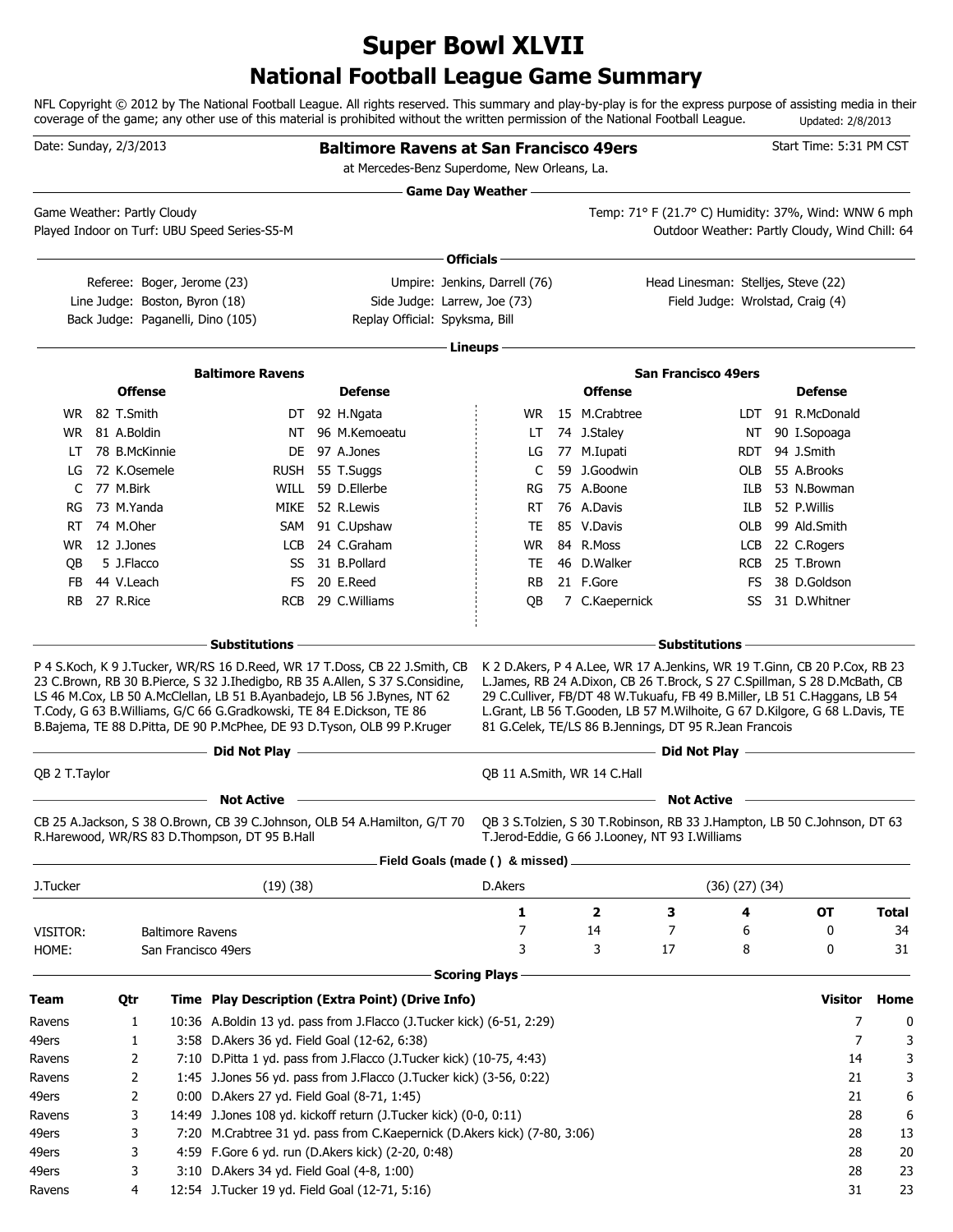### **National Football League Game Summary Super Bowl XLVII**

NFL Copyright © 2012 by The National Football League. All rights reserved. This summary and play-by-play is for the express purpose of assisting media in their coverage of the game; any other use of this material is prohibited without the written permission of the National Football League. Updated: 2/8/2013

| 49ers                   |  | 9:57 C.Kaepernick 15 yd. run (pass failed) (5-76, 2:57)          |            | 29 |
|-------------------------|--|------------------------------------------------------------------|------------|----|
| Ravens                  |  | 4:19 J. Tucker 38 yd. Field Goal (10-59, 5:38)                   | 34         | 29 |
| 49ers                   |  | 0:04 S. Koch OB in end zone, forced by C. Culliver, for a Safety | 34         |    |
| Paid Attendance: 71,024 |  |                                                                  | Time: 4:14 |    |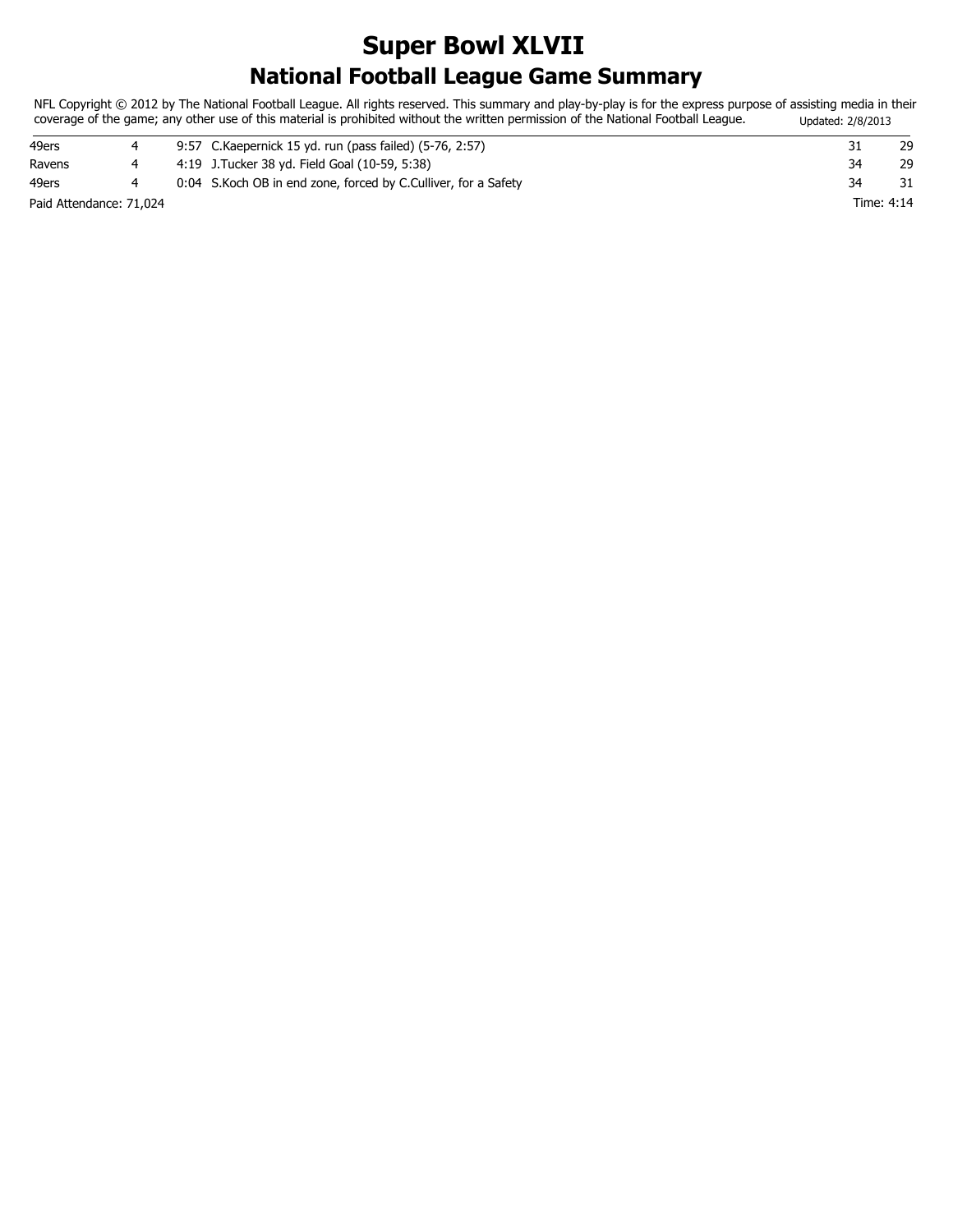# **Final Individual Statistics**

|                                           |     | <b>Baltimore Ravens</b> |             |                |                 |             |                       |                        |   |                        |     | <b>San Francisco 49ers</b> |              |             |                |             |                  |
|-------------------------------------------|-----|-------------------------|-------------|----------------|-----------------|-------------|-----------------------|------------------------|---|------------------------|-----|----------------------------|--------------|-------------|----------------|-------------|------------------|
| <b>RUSHING</b>                            |     |                         | <b>ATT</b>  | <b>YDS</b>     | <b>AVG</b>      | LG          | <b>TD</b>             | <b>RUSHING</b>         |   |                        |     |                            | <b>ATT</b>   | <b>YDS</b>  | <b>AVG</b>     | LG          | TD               |
| R.Rice                                    |     |                         | 20          | 59             | 3.0             | 12          | 0                     | F.Gore                 |   |                        |     |                            | 19           | 110         | 5.8            | 33          | $\mathbf{1}$     |
| <b>B.Pierce</b>                           |     |                         | 12          | 33             | 2.8             | 8           | 0                     | C.Kaepernick           |   |                        |     |                            | 7            | 62          | 8.9            | 15          | 1                |
| J.Tucker                                  |     |                         | 1           | 8              | 8.0             | 8           | 0                     | L.James                |   |                        |     |                            | 3            | 10          | 3.3            | 9           | 0                |
| V.Leach                                   |     |                         | 1           | 1              | 1.0             | 1           | 0                     |                        |   |                        |     |                            |              |             |                |             |                  |
| S.Koch                                    |     |                         | 1           | -8             | $-8.0$          | -8          | 0                     |                        |   |                        |     |                            |              |             |                |             |                  |
| Total                                     |     |                         | 35          | 93             | 2.7             | 12          | $\mathbf 0$           | Total                  |   |                        |     |                            | 29           | 182         | 6.3            | 33          | 2                |
| <b>PASSING</b>                            | ATT | <b>CMP</b>              | <b>YDS</b>  | SK/YD TD       | LG              | <b>IN</b>   | <b>RT</b>             | <b>PASSING</b>         |   |                        | ATT | <b>CMP</b>                 | <b>YDS</b>   | SK/YD TD    |                | LG IN       | RT               |
| J.Flacco                                  | 33  | 22                      | 287         | 2/13           | 3<br>56         |             | $0$ 124.2             | C.Kaepernick           |   |                        | 28  | 16                         | 302          | 3/16        | 1              | 32<br>1     | 91.7             |
| Total                                     | 33  | 22                      | 287         | 2/13           | 3<br>56         |             | $0$ 124.2             | Total                  |   |                        | 28  | 16                         | 302          | 3/16        | $\mathbf{1}$   | 32<br>1     | 91.7             |
| <b>PASS RECEIVING</b>                     |     | <b>TAR</b>              | <b>REC</b>  | <b>YDS</b>     | <b>AVG</b>      | LG          | <b>TD</b>             |                        |   | <b>PASS RECEIVING</b>  |     | <b>TAR</b>                 | <b>REC</b>   | <b>YDS</b>  | <b>AVG</b>     | LG          | <b>TD</b>        |
| A.Boldin                                  |     | 10                      | 6           | 104            | 17.3            | 30          | 1                     | V.Davis                |   |                        |     | 8                          | 6            | 104         | 17.3           | 29          | 0                |
| D.Pitta                                   |     | 5                       | 4           | 26             | 6.5             | 9           | 1                     | M.Crabtree             |   |                        |     | 10                         | 5            | 109         | 21.8           | 31          | 1                |
| R.Rice                                    |     | 4                       | 4           | 19             | 4.8             | 7           | 0                     | D.Walker               |   |                        |     | 4                          | 3            | 48          | 16.0           | 28          | 0                |
| V.Leach                                   |     | 3                       | 3           | 10             | 3.3             | 8           | 0                     | R.Moss                 |   |                        |     | 5                          | 2            | 41          | 20.5           | 32          | 0                |
| E.Dickson                                 |     | $\overline{2}$          | 2           | 37             | 18.5            | 23          | 0                     | T.Ginn                 |   |                        |     | $\mathbf{1}$               | $\mathbf{0}$ | 0           | 0.0            | $\mathbf 0$ | 0                |
| T.Smith                                   |     | 6                       | 2           | 35             | 17.5            | 20          | 0                     |                        |   |                        |     |                            |              |             |                |             |                  |
| J.Jones                                   |     | $\overline{2}$          | 1           | 56             | 56.0            | 56          | 1                     |                        |   |                        |     |                            |              |             |                |             |                  |
| Total                                     |     | 32                      | 22          | 287            | 13.0            | 56          | 3                     | Total                  |   |                        |     | 28                         | 16           | 302         | 18.9           | 32          | 1                |
| <b>INTERCEPTIONS</b>                      |     |                         | <b>NO</b>   | <b>YDS</b>     | <b>AVG</b>      | LG          | TD                    |                        |   | <b>INTERCEPTIONS</b>   |     |                            | NO           | <b>YDS</b>  | <b>AVG</b>     | LG          | <b>TD</b>        |
| E.Reed                                    |     |                         | 1           | 6              | 6.0             | 6           | 0                     |                        |   |                        |     |                            |              |             |                |             |                  |
| Total                                     |     |                         | 1           | 6              | 6.0             | 6           | 0                     | Total                  |   |                        |     |                            | 0            | 0           | 0              | $\mathbf 0$ | 0                |
| <b>PUNTING</b>                            | NO  | <b>YDS</b>              | <b>AVG</b>  | <b>NET</b>     | TВ              | <b>IN20</b> | LG                    | <b>PUNTING</b>         |   |                        | NO. | YDS                        | <b>AVG</b>   | NET         | TВ             | <b>IN20</b> | LG               |
| S.Koch                                    | 3   | 141                     | 47.0        | 23.0           | $\overline{2}$  | 0           | 56                    | A.Lee                  |   |                        | 3   | 159                        | 53.0         | 37.0        | 1              | 0           | 55               |
| Total                                     | 3   | 141                     | 47.0        | 23.0           | 2               | 0           | 56                    | Total                  |   |                        | 3   | 159                        | 53.0         | 37.0        | 1              | 0           | 55               |
| <b>PUNT RETURNS</b>                       |     | NO                      | <b>YDS</b>  | <b>AVG</b>     | FC              | LG          | TD                    | <b>PUNT RETURNS</b>    |   |                        |     | <b>NO</b>                  | <b>YDS</b>   | AVG         | FC             | LG          | <b>TD</b>        |
| J.Jones                                   |     | $\overline{2}$          | 28          | 14.0           | 0               | 17          | 0                     | T.Ginn                 |   |                        |     | 1                          | 32           | 32.0        | 0              | 32          | 0                |
| [TOUCHBACK]                               |     | 1                       | $\mathbf 0$ | 0.0            | 0               | 0           | 0                     | [TOUCHBACK]            |   |                        |     | 2                          | 0            | 0.0         | 0              | 0           | 0                |
| Total                                     |     | 2                       | 28          | 14.0           | 0               | 17          | 0                     | Total                  |   |                        |     | 1                          | 32           | 32.0        | 0              | 32          | 0                |
| <b>KICKOFF RETURNS</b>                    |     | <b>NO</b>               | <b>YDS</b>  | <b>AVG</b>     | FC              | LG          | TD                    |                        |   | <b>KICKOFF RETURNS</b> |     | <b>NO</b>                  | <b>YDS</b>   | AVG         | FC             | LG          | <b>TD</b>        |
| J.Jones                                   |     | 5                       | 206         | 41.2           | $\mathbf 0$     | 108         | $\mathbf{1}$          | L.James                |   |                        |     | 3                          | 75           | 25.0        | 0              | 28          | $\boldsymbol{0}$ |
| [TOUCHBACK]                               |     | $\mathbf{1}$            | $\bf{0}$    | 0.0            | $\mathbf{0}$    | 0           | $\mathbf{0}$          | T.Ginn                 |   |                        |     | 1                          | 31           | 31.0        | 0              | 31          | $\mathbf{0}$     |
| Total                                     |     | 5                       | 206         | 41.2           | 0               | 108         |                       | [TOUCHBACK]<br>1 Total |   |                        |     | 4<br>4                     | 0<br>106     | 0.0<br>26.5 | 0<br>0         | 0<br>31     | 0<br>0           |
|                                           |     |                         |             |                |                 |             |                       |                        |   |                        |     |                            |              |             |                |             |                  |
| <b>Baltimore Ravens</b><br><b>FUMBLES</b> |     |                         |             |                | FUM LOST        |             | OWN-REC YDS TD        |                        |   | <b>FORCED</b>          |     | <b>OPP-REC</b>             | <b>YDS</b>   | <b>TD</b>   | <b>OUT-BDS</b> |             |                  |
| J.Jones                                   |     |                         |             | $\mathbf{1}$   | 0               |             | $\mathbf{1}$          | $\mathbf 0$            | 0 | 0                      |     | $\mathbf{0}$               | 0            | 0           |                | 0           |                  |
| R.Rice                                    |     |                         |             | 1              | 1               |             | 0                     | 0                      | 0 | 0                      |     | 0                          | 0            | 0           |                | 0           |                  |
| C.Upshaw                                  |     |                         |             | 0              | 0               |             | 0                     | 0                      | 0 | 1                      |     | 0                          | 0            | 0           |                | 0           |                  |
| A.Jones                                   |     |                         |             | 0              | 0               |             | 0                     | 0                      | 0 | 0                      |     | $\mathbf{1}$               | 0            | 0           |                | 0           |                  |
| Total                                     |     |                         |             | $\overline{2}$ | 1               |             | 1                     | 0                      | 0 | 1                      |     | $\mathbf{1}$               | 0            | 0           |                | 0           |                  |
| <b>San Francisco 49ers</b>                |     |                         |             |                |                 |             |                       |                        |   |                        |     |                            |              |             |                |             |                  |
| <b>FUMBLES</b>                            |     |                         |             |                | <b>FUM LOST</b> |             | <b>OWN-REC YDS TD</b> |                        |   | <b>FORCED</b>          |     | <b>OPP-REC</b>             | <b>YDS</b>   | TD          | <b>OUT-BDS</b> |             |                  |
| L.James                                   |     |                         |             | $\mathbf{1}$   | $\mathbf{1}$    |             | 0                     | $\mathbf 0$            | 0 | $\mathbf 0$            |     | $\mathbf{0}$               | $\mathbf{0}$ | $\mathbf 0$ |                | 0           |                  |
| T.Brown                                   |     |                         |             | 0              | 0               |             | 0                     | 0                      | 0 | 1                      |     | 1                          | 0            | 0           |                | 0           |                  |
| Total                                     |     |                         |             | 1              | $\mathbf{1}$    |             | 0                     | 0                      | 0 | $\mathbf{1}$           |     | $\mathbf{1}$               | 0            | 0           |                | 0           |                  |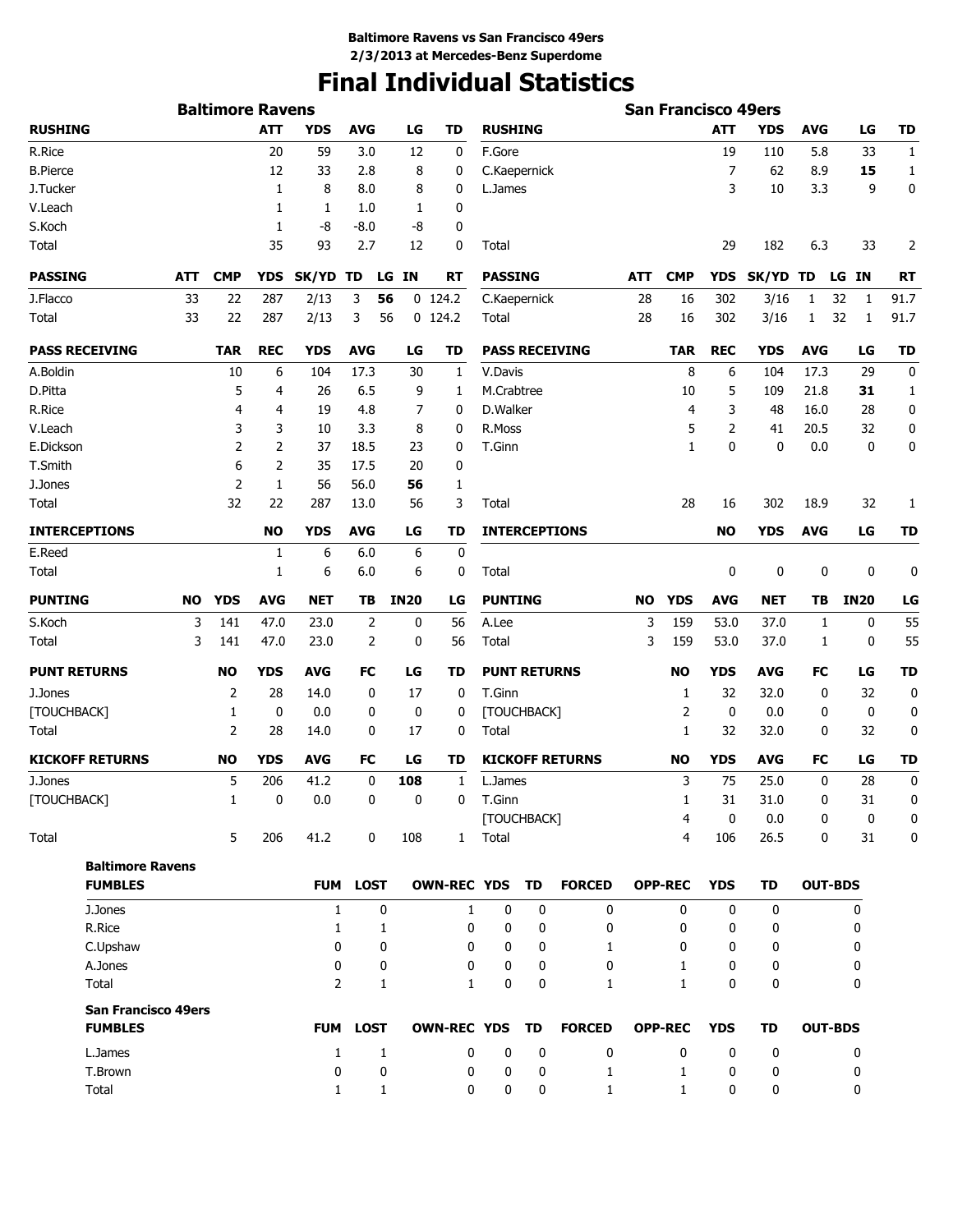# **Final Team Statistics**

|                                                      | <b>Visitor</b> | Home           |
|------------------------------------------------------|----------------|----------------|
|                                                      | <b>Ravens</b>  | 49ers          |
| <b>TOTAL FIRST DOWNS</b>                             | 21             | 23             |
| By Rushing                                           | 6              | 9              |
| By Passing                                           | 13             | 13             |
| By Penalty                                           | $\overline{2}$ | -1             |
| THIRD DOWN EFFICIENCY                                | 9-16-56%       | 2-9-22%        |
| <b>FOURTH DOWN EFFICIENCY</b>                        | $0 - 2 - 0%$   | $0 - 1 - 0%$   |
| <b>TOTAL NET YARDS</b>                               | 367            | 468            |
| Total Offensive Plays (inc. times thrown passing)    | 70             | 60             |
| Average gain per offensive play                      | 5.2            | 7.8            |
| <b>NET YARDS RUSHING</b>                             | 93             | 182            |
| <b>Total Rushing Plays</b>                           | 35             | 29             |
| Average gain per rushing play                        | 2.7            | 6.3            |
| Tackles for a loss-number and yards                  | $2 - 11$       | $2 - 2$        |
| <b>NET YARDS PASSING</b>                             | 274            | 286            |
| Times thrown - yards lost attempting to pass         | $2 - 13$       | $3 - 16$       |
| Gross yards passing                                  | 287            | 302            |
| <b>PASS ATTEMPTS-COMPLETIONS-HAD INTERCEPTED</b>     | $33 - 22 - 0$  | $28 - 16 - 1$  |
| Avg gain per pass play (inc.# thrown passing)        | 7.8            | 9.2            |
| <b>KICKOFFS Number-In End Zone-Touchbacks</b>        | $8 - 7 - 4$    | $6 - 5 - 1$    |
| <b>PUNTS Number and Average</b>                      | $3 - 47.0$     | $3 - 53.0$     |
| <b>Had Blocked</b>                                   | 0              | 0              |
| <b>FGs - PATs Had Blocked</b>                        | $0 - 0$        | $0 - 0$        |
| <b>Net Punting Average</b>                           | 23.0           | 37.0           |
| <b>TOTAL RETURN YARDAGE (Not Including Kickoffs)</b> | 34             | 32             |
| No. and Yards Punt Returns                           | $2 - 28$       | $1 - 32$       |
| No. and Yards Kickoff Returns                        | 5-206          | 4-106          |
| No. and Yards Interception Returns                   | $1 - 6$        | $0 - 0$        |
| <b>PENALTIES Number and Yards</b>                    | $2 - 20$       | $5 - 33$       |
| <b>FUMBLES Number and Lost</b>                       | $2 - 1$        | $1 - 1$        |
| <b>TOUCHDOWNS</b>                                    | 4              | 3              |
| Rushing                                              | 0              | $\overline{2}$ |
| Passing                                              | 3              | 1              |
| <b>Kickoff Returns</b>                               | $\mathbf{1}$   | 0              |
| <b>EXTRA POINTS Made-Attempts</b>                    | 4-4            | $2 - 3$        |
| Kicking Made-Attempts                                | 4-4            | $2 - 2$        |
| Passing Made-Attempts                                | $0-0$          | $0 - 1$        |
| <b>FIELD GOALS Made-Attempts</b>                     | $2 - 2$        | $3-3$          |
| <b>RED ZONE EFFICIENCY</b>                           | 2-4-50%        | 2-6-33%        |
| <b>GOAL TO GO EFFICIENCY</b>                         | 1-2-50%        | 1-3-33%        |
| <b>SAFETIES</b>                                      | 0              | $\mathbf 1$    |
| <b>FINAL SCORE</b>                                   | 34             | 31             |
| <b>TIME OF POSSESSION</b>                            | 32:23          | 27:37          |
|                                                      |                |                |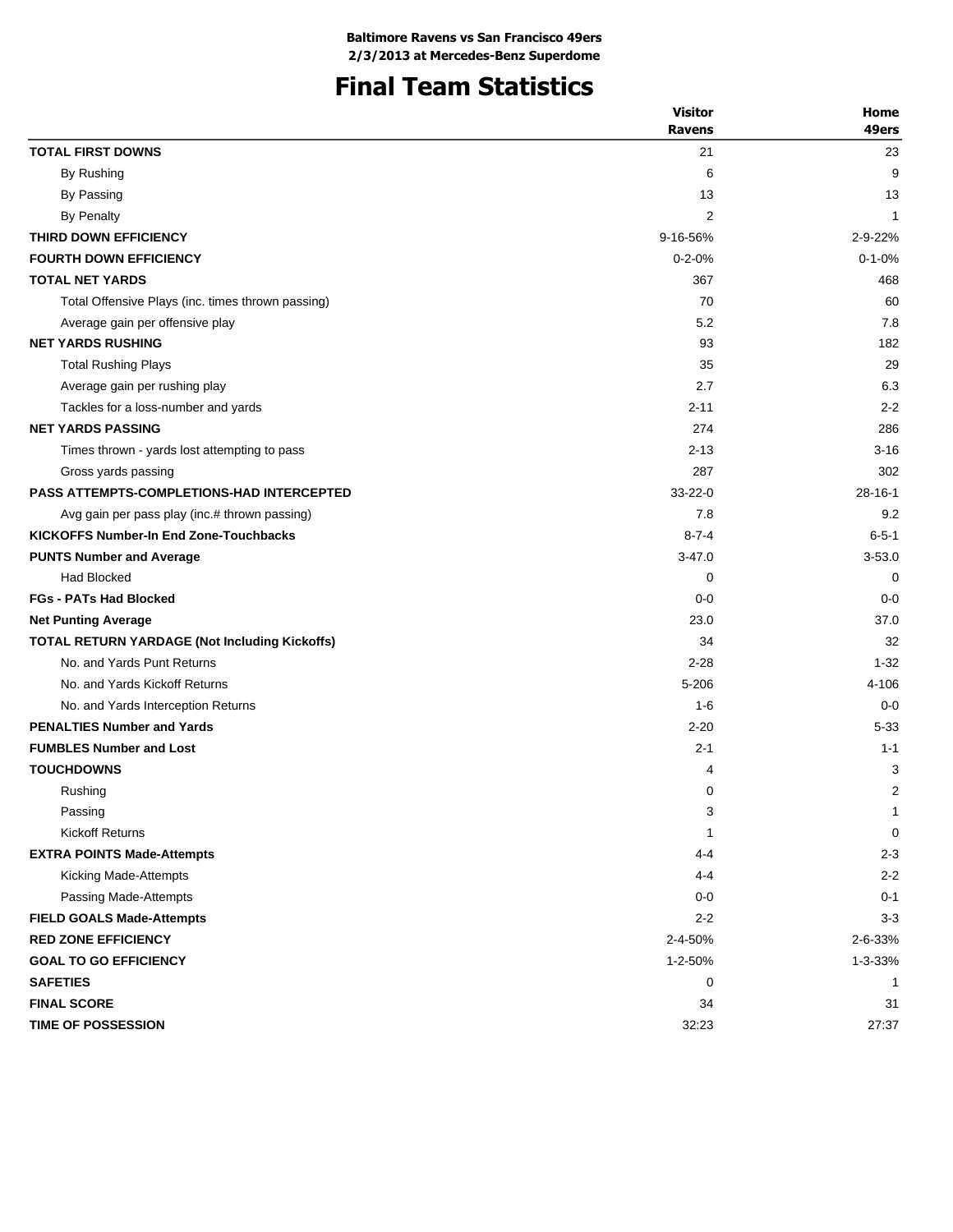## **Ball Possession And Drive Chart**

#### **Baltimore Ravens**

| #            | Time<br>Recd | Time<br>Lost | <b>Time How Ball</b><br><b>Poss Obtained</b> | <b>Drive</b><br>Began | #<br><b>Play</b> | Yds<br>Gain  | Yds<br>Pen | Net<br>Yds   | 1st<br>Down   | Last<br><b>Scrm</b> | <b>How Given</b><br>Up |
|--------------|--------------|--------------|----------------------------------------------|-----------------------|------------------|--------------|------------|--------------|---------------|---------------------|------------------------|
| $\mathbf{1}$ | 13:05        | 10:36        | 2:29 Punt                                    | <b>BLT 49</b>         | 6                | 46           | 5          | 51           | $\mathbf{3}$  | $*$ SF 13           | Touchdown              |
|              | 3:58         | 14:52        | 4:06 Kickoff                                 | <b>BLT 22</b>         | 9                | 36           | 0          | 36           | 2             | SF 42               | Punt                   |
| 3            | 11:53        | 7:10         | 4:43 Fumble                                  | <b>BLT 25</b>         | 10               | 71           | 4          | 75           | 6             | $*$ SF 1            | Touchdown              |
| 4            | 6:55         | 3:05         | 3:50 Interception                            | SF 38                 | 9                | 32           | 0          | 32           | $\mathcal{P}$ | $*$ SF 14           | Downs                  |
| 5.           | 2:07         | 1:45         | $0:22$ Punt                                  | <b>BLT 44</b>         | 3                | 56           | 0          | 56           | $\mathbf{1}$  | <b>BLT 44</b>       | Touchdown              |
| 6            | 15:00        | 14:49        | 0:11 Kickoff                                 |                       | $\mathbf{0}$     | $\mathbf{0}$ | 0          | $\mathbf{0}$ | $\mathbf{0}$  |                     | Touchdown              |
|              | 12:10        | 10:26        | $1:44$ Punt                                  | <b>BLT 20</b>         | 4                | 24           | 0          | 24           |               | <b>BLT 44</b>       | Punt                   |
| 8            | 7:20         | 5:47         | 1:33 Kickoff                                 | <b>BLT 17</b>         | 3                | -8           | 0          | -8           | 0             | BLT 9               | Punt                   |
| 9            | 4:59         | 4:10         | 0:49 Kickoff                                 | <b>BLT 20</b>         | 2                | 4            | 0          | 4            | $\mathbf{0}$  | <b>BLT 23</b>       | Fumble                 |
| 10           | 3:10         | 12:54        | 5:16 Kickoff                                 | <b>BLT 28</b>         | 12               | 71           | 0          | 71           | 3             | $*$ SF 1            | Field Goal             |
| 11           | 9:57         | 4:19         | 5:38 Kickoff                                 | <b>BLT 21</b>         | 10               | 40           | 19         | 59           | 3             | <b>SF 20</b>        | Field Goal             |
| 12           | 1:46         | 0:04         | 1:42 Downs                                   | BLT 5                 | 4                | -5           | 0          | -5           | 0             | BLT <sub>8</sub>    | Safety                 |

\_\_\_\_\_\_\_\_\_\_\_\_\_\_\_\_\_\_\_\_\_\_\_\_

(313) Average BLT 28 \_\_\_\_\_\_\_\_\_\_\_\_\_\_\_\_\_\_\_\_\_\_\_\_

#### **San Francisco 49ers**

| #  | Time<br>Recd | Time<br>Lost | <b>Time How Ball</b><br><b>Poss Obtained</b> | <b>Drive</b><br>Began | #<br><b>Play</b> | Yds<br>Gain | Yds<br>Pen   | Net<br>Yds | 1st<br><b>Down</b> | Last<br><b>Scrm</b> | <b>How Given</b><br>Up |
|----|--------------|--------------|----------------------------------------------|-----------------------|------------------|-------------|--------------|------------|--------------------|---------------------|------------------------|
|    | 15:00        | 13:05        | 1:55 Kickoff                                 | <b>SF 20</b>          | 3                | 3           | $-5$         | $-2$       | $\mathbf 0$        | <b>SF 18</b>        | Punt                   |
| 2  | 10:36        | 3:58         | 6:38 Kickoff                                 | <b>SF 20</b>          | 12               | 62          | $\mathbf{0}$ | 62         | 4                  | $*$ BLT 18          | Field Goal             |
| 3  | 14:52        | 11:53        | 2:59 Punt                                    | <b>SF 20</b>          | 5                | 55          | 0            | 55         | 3                  | <b>BLT 24</b>       | Fumble                 |
| 4  | 7:10         | 6:55         | 0:15 Kickoff                                 | <b>SF 21</b>          |                  | 0           | 0            | 0          | 0                  | SF 21               | Interception           |
| 5  | 3:05         | 2:07         | 0:58 Downs                                   | SF <sub>6</sub>       | 3                | 6           | 0            | 6          | 0                  | SF 12               | Punt                   |
| 6  | 1:45         | 0:00         | 1:45 Kickoff                                 | <b>SF 20</b>          | 8                | 56          | 15           | 71         | 3                  | $*$ BLT 9           | Field Goal             |
|    | 14:49        | 12:10        | 2:39 Kickoff                                 | <b>SF 14</b>          | 4                | 32          | 0            | 32         |                    | SF 46               | Punt                   |
| 8  | 10:26        | 7:20         | 3:06 Punt                                    | SF 20                 | 7                | 80          | 0            | 80         | 4                  | <b>BLT 31</b>       | Touchdown              |
| 9  | 5:47         | 4:59         | 0:48 Punt                                    | <b>BLT 20</b>         | $\overline{2}$   | 20          | 0            | 20         | 2                  | $*$ BLT 6           | Touchdown              |
| 10 | 4:10         | 3:10         | 1:00 Fumble                                  | <b>BLT 24</b>         | 4                | 3           | 5            | 8          | 0                  | $*$ BLT 16          | Field Goal             |
| 11 | 12:54        | 9:57         | 2:57 Kickoff                                 | <b>SF 24</b>          | 5                | 76          | 0            | 76         | 3                  | $*$ BLT 15          | Touchdown              |
| 12 | 4:19         | 1:46         | 2:33 Kickoff                                 | <b>SF 20</b>          | 9                | 75          | 0            | 75         | 3                  | $*$ BLT 5           | Downs                  |
| 13 | 0:04         | 0:00         | 0:04 Kickoff                                 |                       | 0                | 0           | 0            | 0          | 0                  |                     | End of Game            |

(341) Average SF 28

 $\frac{1}{1}$ 

**\* inside opponent's 20**

\_\_\_\_\_\_\_\_\_\_\_\_\_

|                | Time of Possession by Quarter          | 1st                | 2nd  | 3rd  | 4th              | ΟТ | Total |
|----------------|----------------------------------------|--------------------|------|------|------------------|----|-------|
| <b>Visitor</b> | Baltimore Ravens                       | 6:27               | 9:03 | 7:27 | 9:26             |    | 32:23 |
| Home           | San Francisco 49ers                    | 8:33               | 5:57 | 7:33 | 5:34             |    | 27:37 |
|                | <b>Kickoff Drive No.-Start Average</b> | Ravens: 5 - BLT 22 |      |      | 49ers: 7 - SF 20 |    |       |

\_\_\_\_\_\_\_\_\_\_\_\_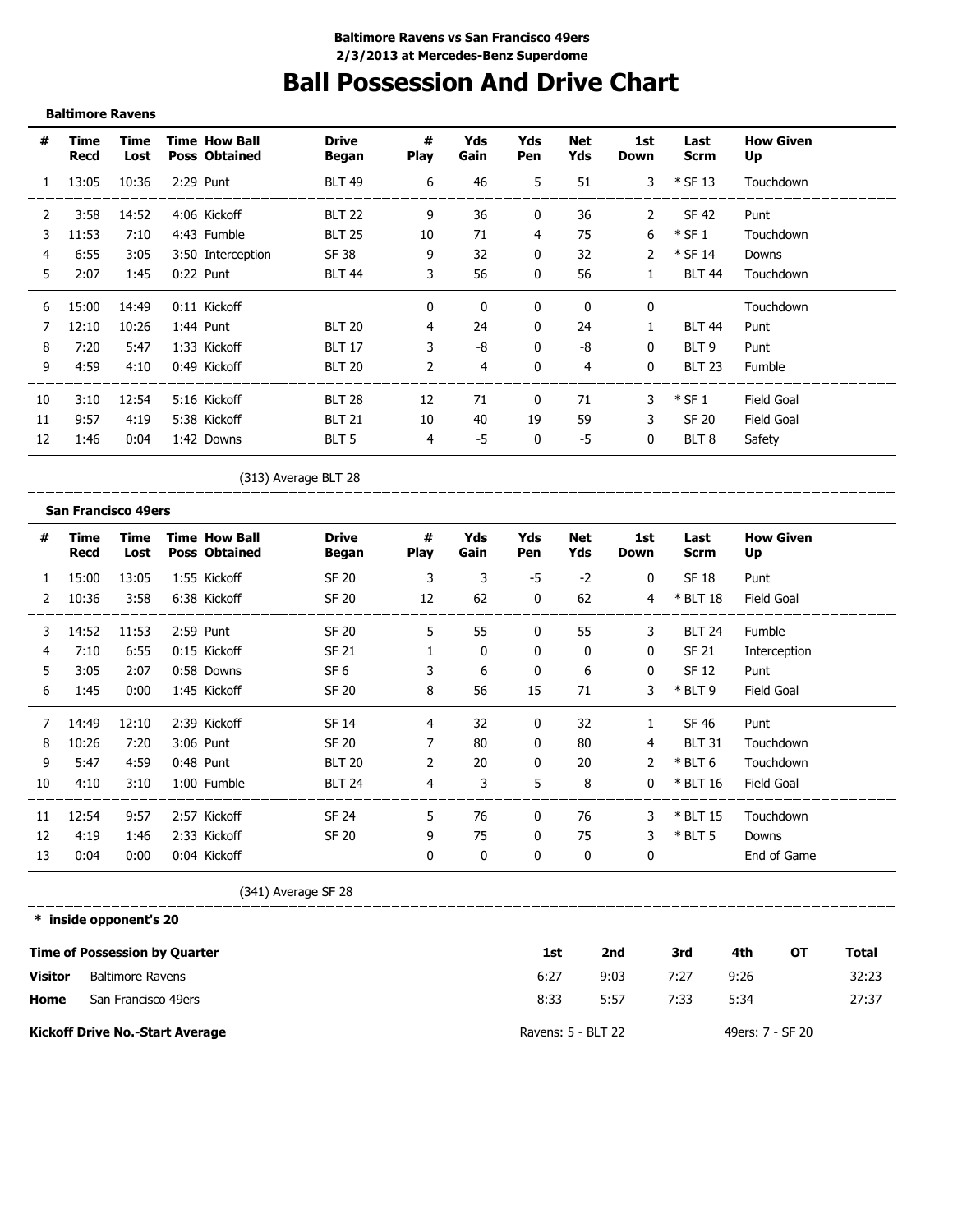# **Final Defensive Statistics**

| <b>Baltimore Ravens</b> |                |              |                |              | <b>Regular Defensive Plays</b> |   |             |             |              |    |           |              | <b>Special Teams</b> |           |              |              |              | <b>Misc</b> |             |           |
|-------------------------|----------------|--------------|----------------|--------------|--------------------------------|---|-------------|-------------|--------------|----|-----------|--------------|----------------------|-----------|--------------|--------------|--------------|-------------|-------------|-----------|
|                         | <b>TKL</b>     | <b>AST</b>   | <b>COMB</b>    | <b>SK</b>    | / YDS TFL                      |   | $\mathbf o$ | <b>IN</b>   | <b>PD</b>    | FF | <b>FR</b> | <b>TKL</b>   | <b>AST</b>           | <b>FF</b> | <b>FR</b>    | <b>BL</b>    | <b>TKL</b>   | <b>AST</b>  | FF          | <b>FR</b> |
| D.Ellerbe               | 6              | 3            | 9              | 0            | 0                              |   | 0           | 0           | 0            | 0  | 0         | 0            | 0                    | 0         | 0            | 0            | $\mathbf{0}$ | 0           | 0           | 0         |
| R.Lewis                 |                | 3            | 7              | 0            | 0                              | 0 |             | 0           | 0            | 0  | 0         | 0            | 0                    | 0         | 0            | 0            | 0            | 0           | 0           | 0         |
| C.Graham                | 4              | 2            | 6              | 0            | 0                              | 0 | 0           | 0           | 2            | 0  | 0         | 0            | 0                    | 0         | 0            | 0            | 0            | 0           | 0           | 0         |
| E.Reed                  | 5              | 0            | 5              | 0            | 0                              | 0 | 0           | 1           | 1            | 0  | 0         | 0            | 0                    | 0         | 0            | 0            | 0            | 0           | 0           | 0         |
| C.Upshaw                | 4              | 1            | 5              | $\mathbf{0}$ | $\mathbf{0}$                   | 1 | 0           | $\mathbf 0$ | $\mathbf{0}$ | 1  | 0         | $\mathbf{0}$ | 0                    | 0         | $\mathbf{0}$ | $\mathbf{0}$ | $\mathbf{0}$ | 0           | $\mathbf 0$ | 0         |
| D.Tyson                 |                | 3            | 4              | $\mathbf{0}$ | 0                              | 0 | 0           | 0           | 0            | 0  | 0         | 0            | 0                    | 0         | 0            | 0            | 0            | 0           | 0           | 0         |
| P.Kruger                |                | 0            | 3              | 2            | 10                             |   |             | 0           | 0            | 0  | 0         | 0            | 0                    | 0         | 0            | 0            | 0            | 0           | 0           | 0         |
| C.Williams              | 3              | 0            | 3              | 0            | 0                              | 0 | 0           | 0           | 2            | 0  | 0         | 0            | 0                    | 0         | 0            | 0            | 0            | 0           | 0           | 0         |
| A.Jones                 | $\overline{2}$ | $\mathbf{0}$ | $\overline{2}$ | 1            | 6                              | 1 |             | $\mathbf 0$ | 0            | 0  | 1         | 0            | 0                    | 0         | 0            | 0            | $\mathbf 0$  | 0           | 0           | 0         |
| H.Ngata                 | 2              | $\mathbf 0$  | $\overline{2}$ | 0            | 0                              | 0 |             | 0           | 0            | 0  | 0         | 0            | 0                    | 0         | 0            | 0            | 0            | 0           | 0           | 0         |
| <b>B.Pollard</b>        |                | 0            | 2              | 0            | 0                              | 0 | 0           | 0           | 0            | 0  | 0         | 0            | 0                    | 0         | 0            | 0            | 0            | 0           | 0           | 0         |
| T.Suggs                 | 1              | 1            | 2              | 0            | 0                              | 0 | 0           | $\mathbf 0$ | 0            | 0  | 0         | 0            | 0                    | 0         | 0            | 0            | 0            | 0           | 0           | 0         |
| J.Smith                 |                | 0            | 1              | $\mathbf{0}$ | 0                              | 0 | 0           | $\mathbf 0$ | 2            | 0  | 0         | 0            | 0                    | 0         | 0            | 0            | 0            | 0           | 0           | 0         |
| A.McClellan             |                | 0            |                | 0            | 0                              | 0 | 0           | 0           | 0            | 0  | 0         | 0            | 0                    | 0         | 0            | 0            | 0            | 0           | 0           | 0         |
| M.Kemoeatu              |                | 0            |                | 0            | 0                              | 0 | 0           | 0           | 0            | 0  | 0         | 0            | 0                    | 0         | 0            | 0            | 0            | 0           | 0           | 0         |
| T.Cody                  | 0              | 1            | 1              | 0            | 0                              | 0 | 0           | 0           | 0            | 0  | 0         | 0            | 0                    | 0         | 0            | 0            | 0            | 0           | 0           | 0         |
| A.Allen                 | 0              | 0            | 0              | $\mathbf{0}$ | 0                              | 0 | 0           | 0           | 0            | 0  | 0         | 2            | 0                    | 0         | 0            | 0            | 0            | 0           | 0           | 0         |
| J.Ihedigbo              | 0              | 0            | 0              | 0            | 0                              | 0 | 0           | 0           | 0            | 0  | 0         | 1            | 0                    | 0         | 0            | 0            | 0            | 0           | 0           | 0         |
| S.Koch                  |                | 0            | 0              | 0            | $\mathbf{0}$                   | 0 | 0           | 0           | 0            | 0  | 0         | 1            | 0                    | 0         | 0            | 0            | 0            | 0           | 0           | 0         |
| J.Bynes                 | 0              | 0            | 0              | 0            | 0                              | 0 | 0           | 0           | 0            | 0  | 0         | 1            | 0                    | 0         | 0            | 0            | 0            | 0           | 0           | 0         |
| J.Jones                 | 0              | 0            | 0              | 0            | 0                              | 0 | 0           | $\mathbf 0$ | 0            | 0  | 0         | 0            | 0                    | 0         |              | 0            | 0            | 0           | $\mathbf 0$ | 0         |
| D.Pitta                 |                | 0            | 0              | 0            | 0                              | 0 |             | 0           | 0            | 0  | 0         | 0            | 0                    | 0         | 0            | 0            |              | 0           | 0           | 0         |
| <b>Total</b>            | 40             | 14           | 54             | 3            | 16                             | 4 |             | П           |              | 1  | 1         | 5            | 0                    | 0         | 1            | 0            | 1            | 0           | 0           | 0         |

**TKL = Tackle AST = Assist COMB = Combined QH=QB Hit IN = Interception PD = Pass Defense FF = Forced Fumble FR = Fumble Recovery**

| <b>San Francisco 49ers</b> |            |              |              |              | <b>Regular Defensive Plays</b> |              |    |           |              |              |           |     | <b>Special Teams</b> |     |              |           |            | <b>Misc</b> |    |           |
|----------------------------|------------|--------------|--------------|--------------|--------------------------------|--------------|----|-----------|--------------|--------------|-----------|-----|----------------------|-----|--------------|-----------|------------|-------------|----|-----------|
|                            | <b>TKL</b> | <b>AST</b>   | <b>COMB</b>  | SK           | <b>YDS</b>                     | <b>TFL</b>   | QH | <b>IN</b> | <b>PD</b>    | FF           | <b>FR</b> | TKL | <b>AST</b>           | FF. | <b>FR</b>    | <b>BL</b> | <b>TKL</b> | <b>AST</b>  | FF | <b>FR</b> |
| P.Willis                   | 8          | 2            | 10           | 0            | 0                              | 0            | 0  | 0         | 0            | 0            | 0         | 0   | 0                    | 0   | 0            | 0         | n          | 0           | 0  | 0         |
| N.Bowman                   |            | 2            | 9            | 0            | $\mathbf{0}$                   |              |    | 0         | 0            | 0            | 0         | 0   | 0                    | 0   | 0            | 0         | n          |             |    |           |
| D.Goldson                  | h          | 3            | 9            | 0            | 0                              | 0            | 0  | 0         | 0            | 0            | 0         | 0   | 0                    | 0   | 0            | 0         | 0          | 0           | 0  |           |
| D.Whitner                  |            |              | 8            | 0            | 0                              | 0            | 0  | 0         | 0            | 0            | 0         | 0   | 0                    | 0   | 0            | 0         | 0          | 0           | 0  |           |
| A.Brooks                   | 5          | $\mathbf{0}$ | 5            | 1            | 8                              |              | 2  | 0         | 0            | $\mathbf{0}$ | 0         | 0   | 0                    | 0   | $\mathbf{0}$ | 0         | 0          | 0           | 0  |           |
| C.Culliver                 | 4          | 0            | 4            | 0            | 0                              |              |    | 0         | 2            | 0            | 0         | 0   | 0                    | 0   | 0            | 0         | 0          | 0           |    |           |
| I.Sopoaga                  | 3          |              | 4            | 0            | 0                              | 0            |    | 0         | 0            | 0            | 0         | 0   | 0                    | 0   | 0            | 0         | 0          | 0           | 0  |           |
| J.Smith                    | 3          | 0            | 3            | 0            | 0                              | 0            | 0  | 0         | 0            | 0            | 0         | 0   | 0                    | 0   | 0            | 0         | 0          | 0           | 0  |           |
| C.Rogers                   | 3          | $\mathbf{0}$ | 3            | 0            | 0                              | 0            | 0  | 0         | 0            | 0            | 0         | 0   | $\mathbf{0}$         | 0   | 0            | 0         | 0          | 0           | 0  |           |
| R.McDonald                 |            |              | 3            |              | 5                              |              |    | 0         | 0            | 0            | 0         | 0   | 0                    | 0   | 0            | 0         | 0          | 0           | 0  |           |
| T.Brown                    |            |              | 3            | 0            | 0                              | 0            | 0  | 0         | 0            |              |           | 0   | 0                    | 0   | 0            | 0         | 0          | 0           | 0  |           |
| Ald.Smith                  |            |              | 2            | 0            | 0                              | 0            |    | 0         | 0            | 0            | 0         | 0   | 0                    | 0   | 0            | 0         | 0          | 0           | 0  |           |
| R.Jean Francois            |            |              | 2            | $\mathbf{0}$ | 0                              | $\mathbf{0}$ | 0  | 0         | 0            | 0            | 0         | 0   | 0                    | 0   | $\mathbf{0}$ | 0         | 0          | 0           | 0  |           |
| D.McBath                   |            | 0            |              | 0            | 0                              | 0            | 0  | 0         | 0            | 0            | 0         | 0   | 0                    | 0   | 0            | 0         | 0          | 0           | 0  | 0         |
| D.Walker                   |            | 0            | 0            | 0            | 0                              | 0            | 0  | 0         | 0            | 0            | 0         | 3   | 0                    | 0   | 0            | 0         |            | 0           | 0  |           |
| M.Wilhoite                 | 0          | 0            | 0            | 0            | 0                              | 0            | 0  | 0         | 0            | 0            | 0         |     | 0                    | 0   | 0            | 0         | 0          | 0           | 0  | 0         |
| T.Gooden                   | n          | $\mathbf{0}$ | 0            | 0            | $\mathbf{0}$                   | 0            | 0  | 0         | $\mathbf{0}$ | 0            | 0         |     | 0                    | 0   | 0            | 0         | 0          | 0           | 0  |           |
| A.Dixon                    |            | 0            | 0            | 0            | 0                              | 0            |    | 0         | 0            | 0            | 0         |     | 0                    | 0   | 0            | 0         | 0          |             |    |           |
| V.Davis                    |            | n            | <sup>0</sup> | ŋ            | 0                              | 0            | 0  | 0         | 0            | 0            | 0         | ŋ   | 0                    | 0   | 0            | 0         |            | 0           | U  |           |
| <b>Total</b>               | 53         | 13           | 66           | 2            | 13                             |              |    | ŋ         | 2            |              |           | 6   | ŋ                    | Ω   | 0            | 0         | 2          |             |    |           |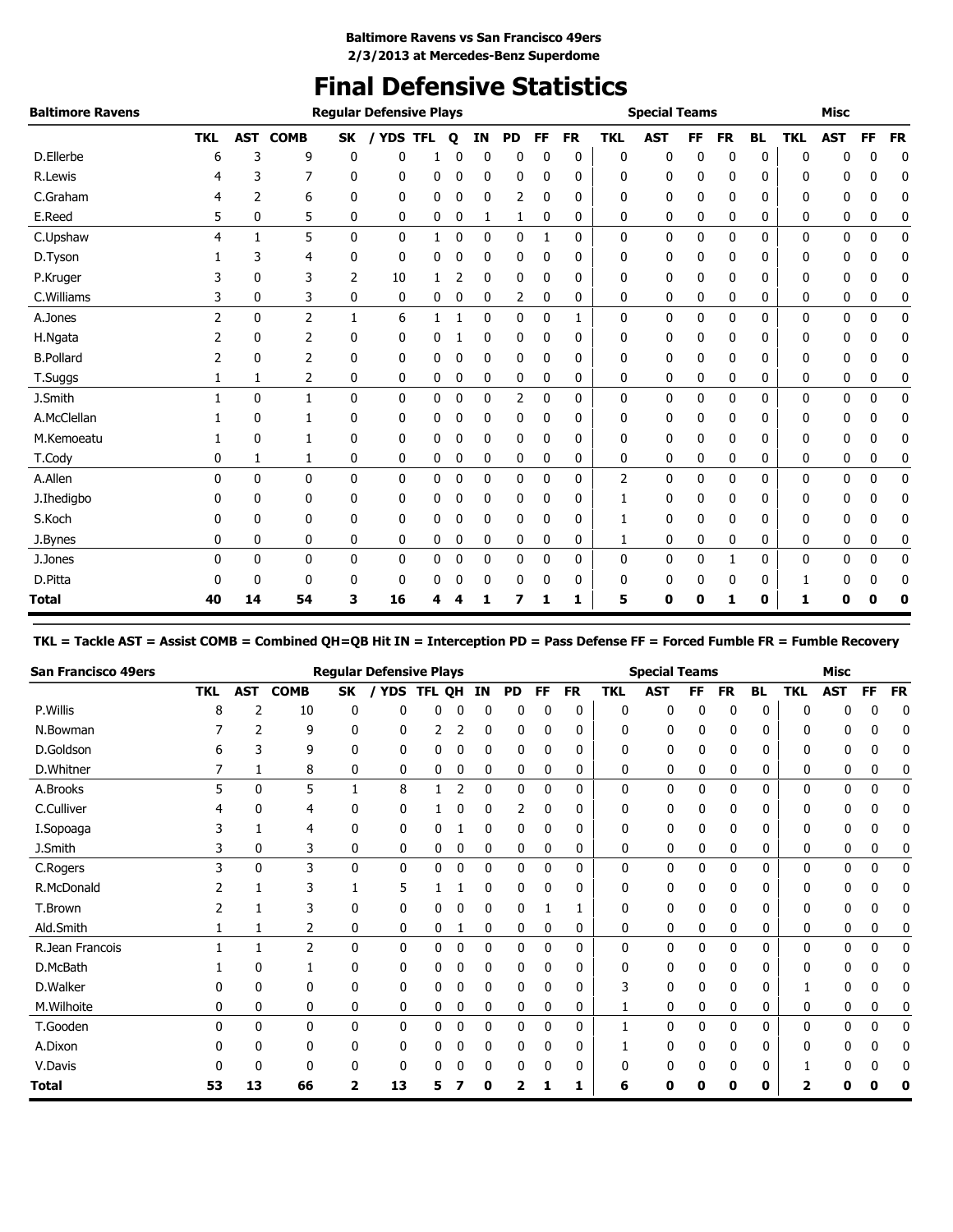### **First Half Summary**

|                            |                                   |      | PERIOD SCORES                                                          |                                                 | TIME OF POSSESSION         |                          |              |
|----------------------------|-----------------------------------|------|------------------------------------------------------------------------|-------------------------------------------------|----------------------------|--------------------------|--------------|
| Ravens                     |                                   |      | $714 = 21$                                                             | Ravens                                          | 15:30                      |                          |              |
| 49ers                      |                                   |      | $3 \ 3 = 6$                                                            | 49ers                                           | 14:30                      |                          |              |
|                            |                                   |      |                                                                        | <b>Scoring Plays</b>                            |                            |                          |              |
| <b>Team</b>                | Qtr                               |      | Time Play Description (Extra Point) (Drive Info)                       |                                                 |                            | <b>Visitor</b>           | Home         |
| Ravens                     | 1                                 |      | 10:36 A.Boldin 13 yd. pass from J.Flacco (J.Tucker kick) (6-51, 2:29)  |                                                 |                            | 7                        | 0            |
| 49ers                      | 1                                 | 3:58 | D. Akers 36 yd. Field Goal (12-62, 6:38)                               |                                                 |                            | 7                        | 3            |
| Ravens                     | 2                                 |      | 7:10 D. Pitta 1 yd. pass from J. Flacco (J. Tucker kick) (10-75, 4:43) |                                                 |                            | 14                       | 3            |
| Ravens                     | 2                                 |      | 1:45 J.Jones 56 yd. pass from J.Flacco (J.Tucker kick) (3-56, 0:22)    |                                                 |                            | 21                       | 3            |
| 49ers                      | 2                                 |      | 0:00 D. Akers 27 yd. Field Goal (8-71, 1:45)                           |                                                 |                            | 21                       | 6            |
|                            |                                   |      |                                                                        |                                                 | <b>Baltimore Ravens</b>    | San Francisco 49ers      |              |
|                            | <b>TOTAL FIRST DOWNS</b>          |      |                                                                        |                                                 | 14                         |                          | 10           |
|                            |                                   |      | First Downs Rushing-Passing-by Penalty                                 |                                                 | $4 - 9 - 1$                |                          | $3 - 6 - 1$  |
|                            | <b>THIRD DOWN EFFICIENCY</b>      |      |                                                                        |                                                 | $6 - 8 - 75%$              |                          | 1-5-20%      |
| <b>TOTAL NET YARDS</b>     |                                   |      |                                                                        |                                                 | 241                        |                          | 182          |
|                            | <b>Total Offensive Plays</b>      |      |                                                                        |                                                 | 37                         |                          | 30           |
|                            | <b>NET YARDS RUSHING</b>          |      |                                                                        |                                                 | 54                         |                          | 53           |
|                            | <b>NET YARDS PASSING</b>          |      |                                                                        |                                                 | 187                        |                          | 129          |
|                            | Gross Yards Passing               |      |                                                                        |                                                 | 192                        |                          | 139          |
|                            |                                   |      | Times thrown-yards lost attempting to pass                             |                                                 | $1 - 5$                    |                          | $2 - 10$     |
|                            |                                   |      | Pass Attempts-Completions-Had Intercepted                              |                                                 | $20 - 13 - 0$              |                          | $13 - 8 - 1$ |
|                            | <b>Punts-Number and Average</b>   |      |                                                                        |                                                 | $1 - 42$                   |                          | $2 - 52.5$   |
|                            | <b>Penalties-Number and Yards</b> |      |                                                                        |                                                 | $1 - 15$                   |                          | $3 - 14$     |
|                            | <b>Fumbles-Number and Lost</b>    |      |                                                                        |                                                 | $1 - 0$                    |                          | $1 - 1$      |
| <b>Red Zone Efficiency</b> |                                   |      |                                                                        |                                                 | $2 - 3 - 67%$              |                          | $0 - 2 - 0%$ |
| <b>Average Drive Start</b> |                                   |      |                                                                        |                                                 | <b>BLT 40</b>              |                          | <b>SF 18</b> |
|                            |                                   |      | <b>Baltimore Ravens</b>                                                |                                                 | <b>San Francisco 49ers</b> |                          |              |
| <b>RUSHING</b>             |                                   |      | <b>YDS</b><br><b>ATT</b>                                               | <b>AVG</b><br>LG<br><b>TD</b><br><b>RUSHING</b> | <b>ATT</b>                 | <b>YDS</b><br><b>AVG</b> | LG<br>TD     |

| <b>RUSHING</b>          |            |            | <b>ATT</b>   | <b>YDS</b> | <b>AVG</b>   |                                | LG        |           | TD                      |             | <b>RUSHING</b> |           |                       |              |            |                      | <b>ATT</b> | <b>YDS</b> |            | <b>AVG</b> |             | LG        | TD          |
|-------------------------|------------|------------|--------------|------------|--------------|--------------------------------|-----------|-----------|-------------------------|-------------|----------------|-----------|-----------------------|--------------|------------|----------------------|------------|------------|------------|------------|-------------|-----------|-------------|
| R.Rice                  |            |            | 10           | 31         |              | 3.1                            | 7         |           | 0                       |             | F.Gore         |           |                       |              |            |                      | 11         |            | 29         | 2.6        |             | 9         | $\mathbf 0$ |
| <b>B.Pierce</b>         |            |            | 5            | 15         |              | 3.0                            | 5         |           | 0                       |             | C.Kaepernick   |           |                       |              |            |                      | 2          |            | 16         | 8.0        |             | 9         | 0           |
| J.Tucker                |            |            |              | 8          |              | 8.0                            | 8         |           | 0                       |             | L.James        |           |                       |              |            |                      | 2          |            | 8          | 4.0        |             | 9         | 0           |
| Total                   |            |            | 16           | 54         |              | 3.4                            | 8         |           | 0                       |             | Total          |           |                       |              |            |                      | 15         |            | 53         | 3.5        |             | 9         | 0           |
| <b>PASSING</b>          | <b>ATT</b> | <b>CMP</b> | <b>YDS</b>   | SK/YD      | TD           | LG .                           | <b>IN</b> |           | <b>RT</b>               |             | <b>PASSING</b> |           |                       |              | <b>ATT</b> | <b>CMP</b>           | <b>YDS</b> | SK/YD TD   |            |            | LG IN       |           | <b>RT</b>   |
| J.Flacco                | 20         | 13         | 192          | 1/5        | 3            | 56                             |           | $0$ 135.8 |                         |             | C.Kaepernick   |           |                       |              | 13         | 8                    | 139        |            | 2/10       | 0          | 29          | 1         | 65.9        |
| Total                   | 20         | 13         | 192          | 1/5        | 3            | 56                             |           | $0$ 135.8 |                         |             | Total          |           |                       |              | 13         | 8                    | 139        |            | 2/10       | 0          | 29          | -1        | 65.9        |
| <b>PASS RECEIVING</b>   |            | <b>TAR</b> | <b>REC</b>   | <b>YDS</b> | <b>AVG</b>   |                                | LG        |           | TD                      |             |                |           | <b>PASS RECEIVING</b> |              |            | <b>TAR</b>           | <b>REC</b> | <b>YDS</b> |            | <b>AVG</b> |             | LG        | <b>TD</b>   |
| D.Pitta                 |            | 3          | 3            | 19         |              | 6.3                            | 9         |           | 1                       |             | V.Davis        |           |                       |              |            | 4                    | 4          |            | 72         | 18.0       |             | 29        | $\mathbf 0$ |
| V.Leach                 |            | 3          | 3            | 10         |              | 3.3                            | 8         |           | 0                       |             | D.Walker       |           |                       |              |            |                      | 2          |            | 42         | 21.0       |             | 28        | 0           |
| A.Boldin                |            | 4          | 2            | 43         | 21.5         |                                | 30        |           | 1                       |             | M.Crabtree     |           |                       |              |            | 3                    | 2          |            | 25         | 12.5       |             | 19        | 0           |
| E.Dickson               |            | 2          | 2            | 37         | 18.5         |                                | 23        |           | 0                       |             | R.Moss         |           |                       |              |            | 3                    | 0          |            | 0          | 0.0        |             | 0         | $\mathbf 0$ |
| J.Jones                 |            | 2          | 1            | 56         | 56.0         |                                | 56        |           | 1                       |             |                |           |                       |              |            |                      |            |            |            |            |             |           |             |
| T.Smith                 |            | 5          | 1            | 20         | 20.0         |                                | 20        |           | 0                       |             |                |           |                       |              |            |                      |            |            |            |            |             |           |             |
| R.Rice                  |            |            | 1            | 7          |              | 7.0                            | 7         |           | 0                       |             |                |           |                       |              |            |                      |            |            |            |            |             |           |             |
| Total                   |            | 20         | 13           | 192        | 14.8         |                                | 56        |           | 3                       |             | Total          |           |                       |              |            | 13                   | 8          |            | 139        | 17.4       |             | 29        | 0           |
| <b>Baltimore Ravens</b> |            |            |              |            |              | <b>Reqular Defensive Plays</b> |           |           |                         |             |                |           |                       |              |            | <b>Special Teams</b> |            |            |            |            | <b>Misc</b> |           |             |
|                         | <b>TKL</b> | AST        | <b>COMB</b>  |            | <b>SK</b>    | / YDS TFL                      |           |           | Q                       | ΙN          | <b>PD</b>      | <b>FF</b> | <b>FR</b>             | <b>TKL</b>   | <b>AST</b> | FF                   | <b>FR</b>  | BL.        | <b>TKL</b> |            | <b>AST</b>  | <b>FF</b> | <b>FR</b>   |
| D.Ellerbe               |            | 4          | 0            | 4          | 0            | 0                              |           |           | 0                       | 0           | 0              | 0         | 0                     | $\mathbf{0}$ |            | 0<br>0               | 0          | 0          |            | 0          | 0           | 0         | 0           |
| C.Graham                |            | 3          | 1            | 4          | 0            | 0                              |           | 0         | 0                       | 0           | 0              | 0         | 0                     | 0            |            | 0<br>0               | 0          | 0          |            | 0          | 0           | 0         | 0           |
| C.Upshaw                |            | 3          | 1            | 4          | 0            | 0                              |           | 1         | 0                       | 0           | 0              | 1         | 0                     | 0            |            | 0<br>0               | 0          | 0          |            | 0          | 0           | 0         | 0           |
| P.Kruger                |            | 3          | 0            | 3          | 2            | 10                             |           | 1         | 2                       | 0           | 0              | 0         | 0                     | 0            |            | 0<br>0               | 0          | 0          |            | 0          | 0           | 0         | 0           |
| Total                   |            | 13         | $\mathbf{z}$ | 15         | $\mathbf{2}$ | 10                             |           | 3         | $\overline{\mathbf{2}}$ | $\mathbf 0$ | 0              | 1         | 0                     | 0            |            | 0<br>0               | 0          | 0          |            | 0          | 0           | 0         | 0           |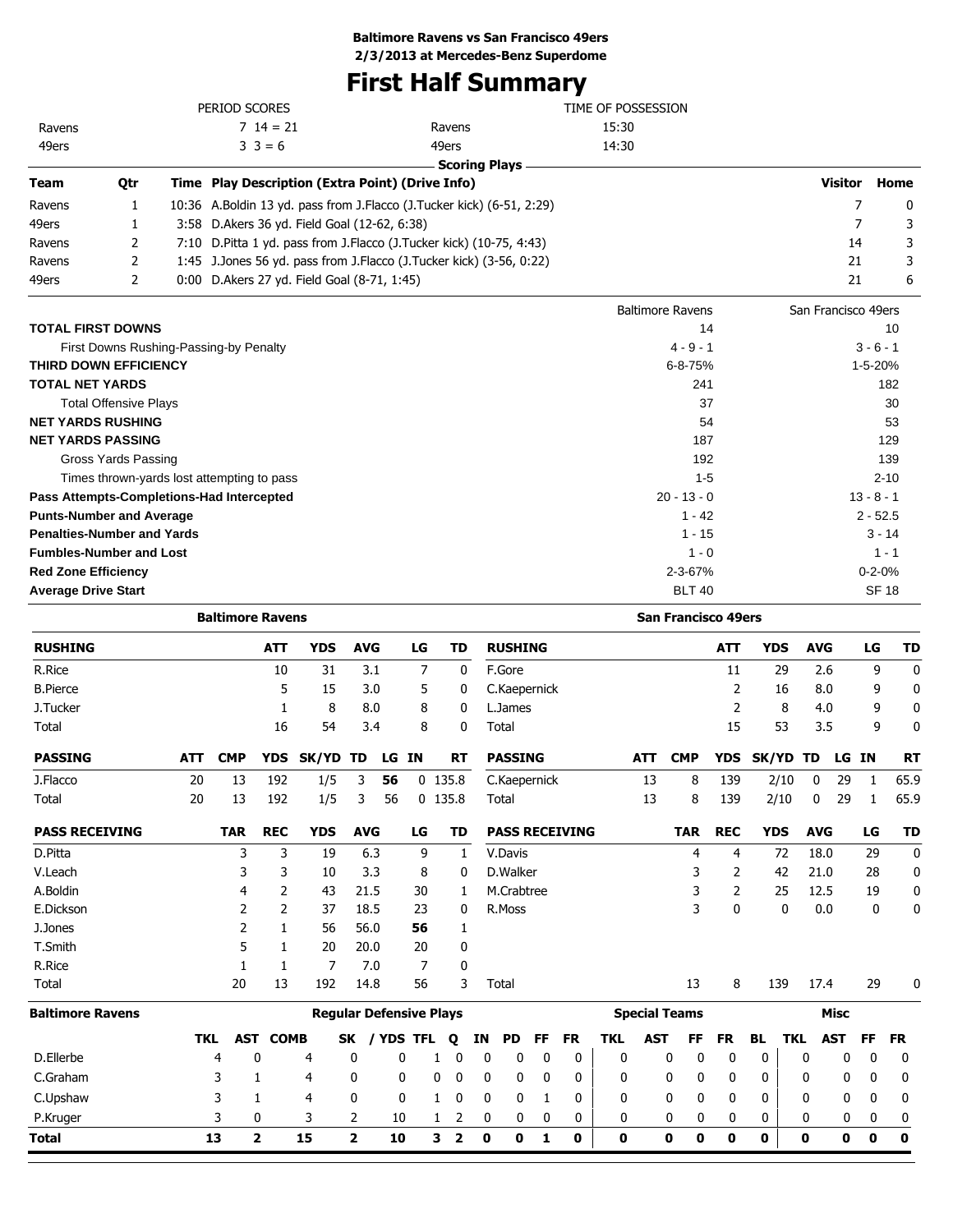### **First Half Summary**

| <b>San Francisco 49ers</b> |     |            |             |           | <b>Regular Defensive Plays</b> |                   |    |     |     |           |     | <b>Special Teams</b> |    |           |              |      | Misc |     |              |
|----------------------------|-----|------------|-------------|-----------|--------------------------------|-------------------|----|-----|-----|-----------|-----|----------------------|----|-----------|--------------|------|------|-----|--------------|
|                            | TKL | <b>AST</b> | <b>COMB</b> | <b>SK</b> |                                | <b>YDS TFL QH</b> | IN | PD. | FF. | <b>FR</b> | TKL | AST                  | FF | <b>FR</b> | BL           | TKL. | AST  | FF. | <b>FR</b>    |
| D. Whitner                 | b   |            |             |           |                                | υ                 |    |     |     | 0         |     |                      |    |           |              |      |      |     | 0            |
| N.Bowman                   | 4   |            | 4           |           |                                |                   |    |     |     | 0         |     | 0                    |    |           | 0            |      |      |     | 0            |
| P. Willis                  |     |            | 4           |           |                                |                   |    |     |     |           |     |                      |    |           | 0            | 0    |      |     | $\mathbf{0}$ |
| D.Goldson                  |     |            |             |           |                                |                   |    |     |     | 0         | 0   | 0                    |    |           | $\mathbf{0}$ | 0    |      |     | $\mathbf{0}$ |
| Total                      | 16  |            | 18          |           |                                |                   |    |     |     | 0         | 0   |                      | 0  |           | 0            |      |      |     | - 0          |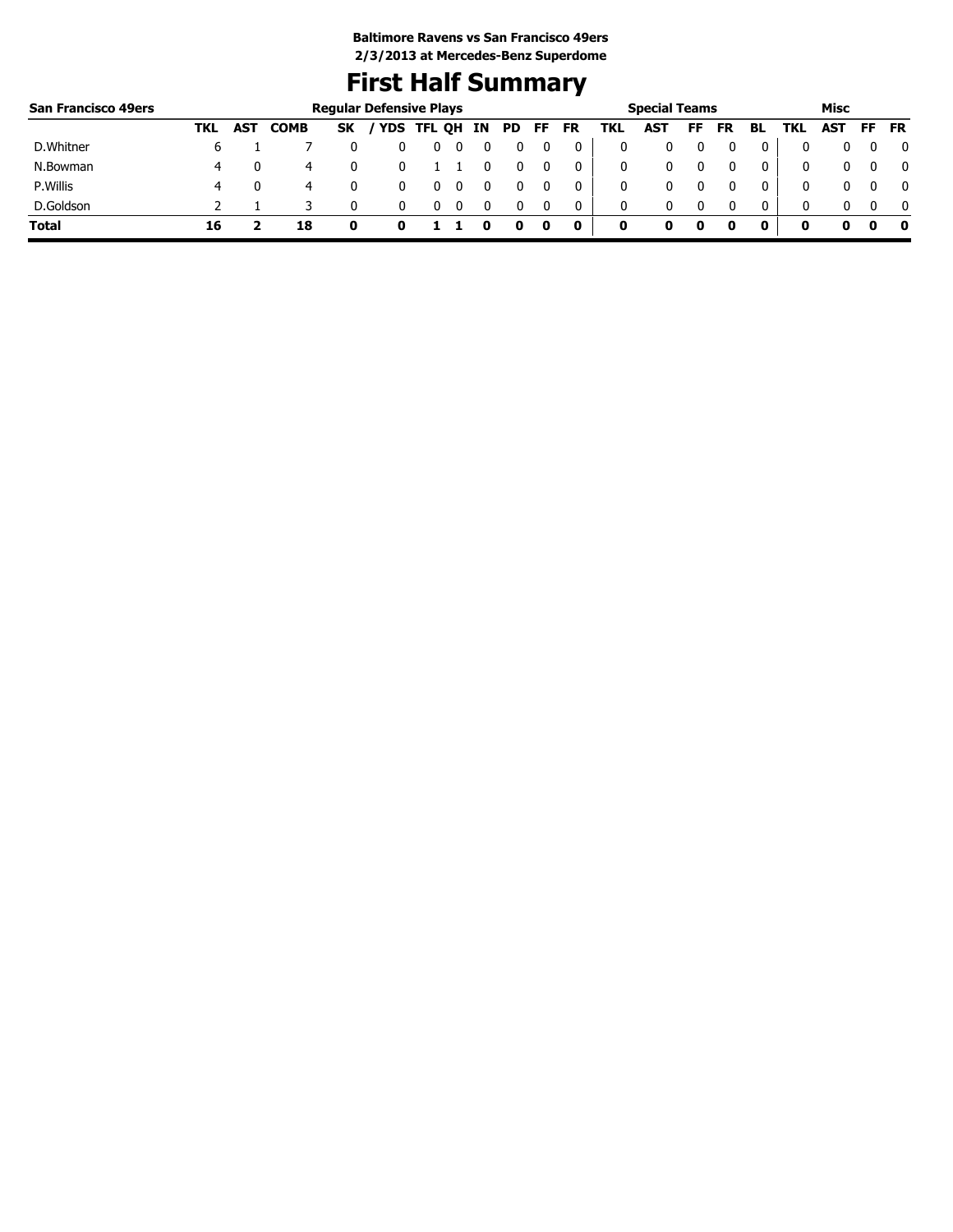### **Play By Play Play Play Play First Quarter**

|  | 2/3/2013 |  |
|--|----------|--|
|  |          |  |

|                                  | BLT wins the coin toss and elects to defer. SF elects to Receive, and BLT elects to defend the south goal.                     |                |
|----------------------------------|--------------------------------------------------------------------------------------------------------------------------------|----------------|
|                                  | J.Tucker kicks 65 yards from BLT 35 to end zone, Touchback.                                                                    |                |
| San Francisco 49ers at 15:00     |                                                                                                                                |                |
| $1-10-SF20$                      | (15:00) (Shotgun) C. Kaepernick pass deep left to V. Davis to SF 40 for 20 yards (B. Pollard).                                 |                |
|                                  | PENALTY on SF-V.Davis, Illegal Formation, 5 yards, enforced at SF 20 - No Play.                                                |                |
| $1-15-SF15$                      | (14:39) (Shotgun) F.Gore left tackle to SF 15 for no gain (D.Ellerbe).                                                         |                |
| 2-15-SF 15                       | (14:00) (Shotgun) C.Kaepernick pass incomplete short right to D.Walker. Walker caught the ball, but was already out-of-bounds. |                |
| $3-15-SF15$                      | (13:55) (Shotgun) F.Gore left tackle to SF 18 for 3 yards (R.Lewis).                                                           |                |
| 4-12-SF 18                       | (13:16) A.Lee punts 50 yards to BLT 32, Center-B.Jennings. J.Jones pushed ob at BLT 49 for 17 yards (M.Wilhoite).              |                |
| <b>Baltimore Ravens at 13:05</b> |                                                                                                                                |                |
| 1-10-BLT 49                      | (13:05) J.Flacco pass short left to V.Leach to SF 43 for 8 yards (P.Willis, D.Whitner). Pass 0, YAC 8                          |                |
| $2 - 2 - SF$ 43                  | (12:29) R.Rice left guard to SF 39 for 4 yards (J.Smith, D.Goldson).                                                           | R1             |
| $1-10-SF$ 39                     | (11:58) J.Flacco pass deep right to T.Smith to SF 19 for 20 yards (D.Whitner). Pass 21, YAC -1                                 | P <sub>2</sub> |
| 1-10-SF 19                       | (11:21) R.Rice left tackle to SF 18 for 1 yard (A.Brooks).                                                                     |                |
| 2-9-SF 18                        | (10:56) J.Flacco pass incomplete deep right to T.Smith [N.Bowman].                                                             |                |
| 3-9-SF 18                        | (10:46) (Shotgun) J. Flacco pass incomplete deep middle to D. Pitta.                                                           |                |
|                                  | PENALTY on SF-A.Brooks, Defensive Offside, 5 yards, enforced at SF 18 - No Play.                                               |                |
| 3-4-SF 13                        | (10:42) (Shotgun) J.Flacco pass short middle to A.Boldin for 13 yards, TOUCHDOWN.                                              | P <sub>3</sub> |
|                                  | J.Tucker extra point is GOOD, Center-M.Cox, Holder-S.Koch.                                                                     |                |
|                                  | BLT 7 SF 0, 6 plays, 51 yards, 1 penalty, 2:29 drive, 4:24 elapsed                                                             |                |
|                                  | J.Tucker kicks 74 yards from BLT 35 to SF -9. L.James, Touchback.                                                              |                |
| San Francisco 49ers at 10:36     |                                                                                                                                |                |
| $1-10-SF20$                      | (10:36) (Shotgun) F.Gore right guard to SF 19 for -1 yards (D.Ellerbe).                                                        |                |
| $2-11-SF19$                      | (9.58) C. Kaepernick pass short middle to M. Crabtree to SF 38 for 19 yards (C. Graham). Pass 5, YAC 14                        | P <sub>1</sub> |
| $1-10-SF$ 38                     | (9:27) F.Gore right guard to SF 38 for no gain (D.Ellerbe).                                                                    |                |
| 2-10-SF 38                       | (8:47) (Shotgun) F.Gore right guard to SF 47 for 9 yards (C.Graham).                                                           |                |
| $3-1-SF$ 47                      | (8:06) (Shotgun) C.Kaepernick right guard to BLT 44 for 9 yards (B.Pollard).                                                   | R <sub>2</sub> |
| 1-10-BLT 44                      | (7:28) (Shotgun) C.Kaepernick scrambles left tackle to BLT 37 for 7 yards (H.Ngata).                                           |                |
| 2-3-BLT 37                       | (6:40) (Shotgun) F.Gore left guard to BLT 32 for 5 yards (P.Kruger).                                                           | R <sub>3</sub> |
| 1-10-BLT 32                      | (6:01) C. Kaepernick pass deep left to V. Davis to BLT 8 for 24 yards (E. Reed). Pass 20, YAC 4                                | P <sub>4</sub> |
| $1-8-BLT8$                       | (5:15) (Shotgun) F.Gore left tackle to BLT 8 for no gain (A.McClellan).                                                        |                |
| 2-8-BLT 8                        | (4:31) (Shotgun) C.Kaepernick pass incomplete short right to M.Crabtree.                                                       |                |
| 3-8-BLT 8                        | (4:26) C.Kaepernick sacked at BLT 18 for -10 yards (P.Kruger).                                                                 |                |
| 4-18-BLT 18                      | (4:03) D.Akers 36 yard field goal is GOOD, Center-B.Jennings, Holder-A.Lee.                                                    |                |
|                                  | BLT 7 SF 3, 12 plays, 62 yards, 6:38 drive, 11:02 elapsed                                                                      |                |
|                                  | D. Akers kicks 73 yards from SF 35 to BLT -8. J. Jones ran ob at BLT 22 for 30 yards (D. Walker).                              |                |
|                                  | Baltimore Ravens at 3:58, (1st play from scrimmage 3:54)                                                                       |                |
| 1-10-BLT 22                      | (3:54) J.Flacco pass short left to D.Pitta pushed ob at BLT 31 for 9 yards (D.Whitner) [Ald.Smith]. Pass 9, YAC 0              |                |
| 2-1-BLT 31                       | (3:18) R.Rice right guard to BLT 31 for no gain (N.Bowman, I.Sopoaga).                                                         |                |
| 3-1-BLT 31                       | (2:43) R.Rice left tackle to BLT 33 for 2 yards (D.Whitner, Ald.Smith).                                                        | R <sub>4</sub> |
| 1-10-BLT 33                      | (2:08) R.Rice left guard to BLT 36 for 3 yards (Ald.Smith).                                                                    |                |
| 2-7-BLT 36                       | (1:34) J.Flacco pass incomplete short left to A.Boldin.                                                                        |                |
| 3-7-BLT 36                       | (1:31) (Shotgun) J.Flacco pass deep right to A.Boldin pushed ob at SF 34 for 30 yards (C.Culliver) [A.Brooks]. Pass 29, YAC 1  | P <sub>5</sub> |
| $1 - 10 - SF$ 34                 | (1:06) J.Flacco pass short right to V.Leach to SF 37 for -3 yards (N.Bowman). Pass -9, YAC 6                                   |                |
| 2-13-SF 37                       | (:23) (Shotgun) J. Flacco pass incomplete deep right to T. Smith.                                                              |                |
| 3-13-SF 37                       | (:17) (Shotgun) J.Flacco sacked at SF 42 for -5 yards (R.McDonald).                                                            |                |
| <b>END OF QUARTER</b>            | <b>First Downs</b><br><b>Efficiencies</b><br>Time                                                                              |                |
|                                  | Poss<br>T<br><b>Score</b><br>R<br>P<br>X<br>3 Down<br>4 Down                                                                   |                |

**Baltimore Ravens 7 6:27 2 3 0 5 3/4 0/0 San Francisco 49ers 3 8:33 2 2 0 4 1/3 0/0**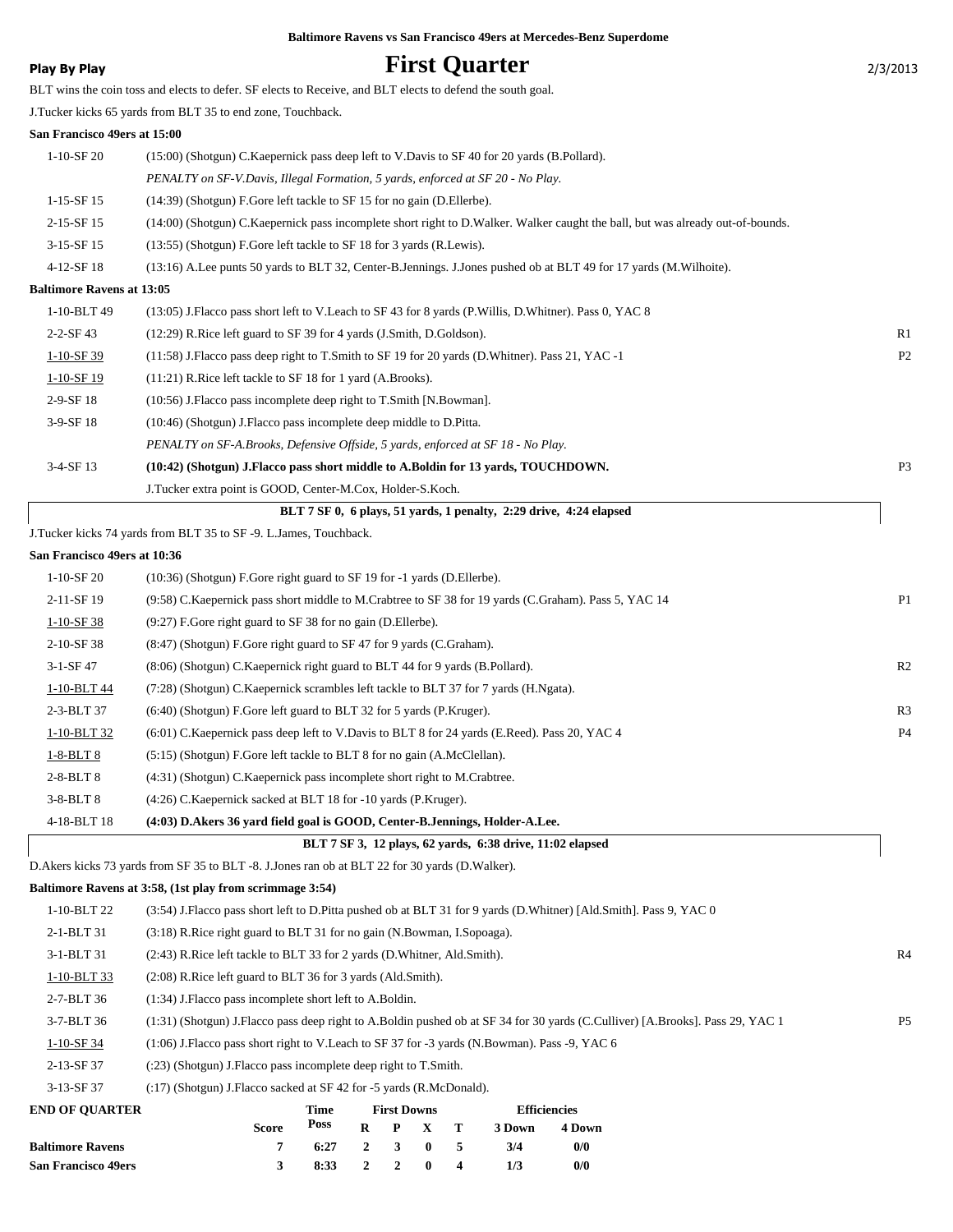| Play By Play                     | <b>Second Quarter</b>                                                                                                                                          | 2/3/2013        |
|----------------------------------|----------------------------------------------------------------------------------------------------------------------------------------------------------------|-----------------|
| Baltimore Ravens continued.      |                                                                                                                                                                |                 |
| 4-18-SF 42                       | (15:00) S. Koch punts 42 yards to end zone, Center-M. Cox, Touchback.                                                                                          |                 |
| San Francisco 49ers at 14:52     |                                                                                                                                                                |                 |
| $1-10-SF20$                      | (14:52) (Shotgun) C.Kaepernick pass short middle to V.Davis to SF 49 for 29 yards (C.Williams). Pass 12, YAC 17                                                | P5              |
| $1 - 10 - SF49$                  | (14:10) (Shotgun) C.Kaepernick pass short right to V.Davis to BLT 40 for 11 yards (C.Upshaw). Pass 6, YAC 5                                                    | P6              |
| 1-10-BLT 40                      | (13:24) (Shotgun) L. James left guard to BLT 31 for 9 yards (C. Upshaw; R. Lewis).                                                                             |                 |
| 2-1-BLT 31                       | (12:46) (Shotgun) F.Gore left guard to BLT 24 for 7 yards (D.Ellerbe).                                                                                         | R7              |
| 1-10-BLT 24                      | (12:04) (Shotgun) L.James right end to BLT 25 for -1 yards (C.Upshaw, C.Graham). FUMBLES (C.Upshaw), RECOVERED by BLT-A.Jones at                               |                 |
| <b>Baltimore Ravens at 11:53</b> | BLT 25. A. Jones to BLT 25 for no gain (D. Walker).                                                                                                            |                 |
| 1-10-BLT 25                      | $(11:53)$ B. Pierce left end pushed ob at BLT 30 for 5 yards (P. Willis).                                                                                      |                 |
| 2-5-BLT 30                       | (11:34) B.Pierce left tackle to BLT 34 for 4 yards (R.McDonald).                                                                                               |                 |
| $3 - 1 - BLT$ 34                 | (10:55) B. Pierce left end to BLT 37 for 3 yards (R. Jean Francois).                                                                                           | R6              |
| 1-10-BLT 37                      | (10:22) (Shotgun) J.Flacco pass short left to D.Pitta pushed ob at BLT 46 for 9 yards (D.Whitner). Pass -1, YAC 10                                             |                 |
| 2-1-BLT 46                       | $(10:03)$ B. Pierce right tackle to BLT 48 for 2 yards (P. Willis).                                                                                            | R7              |
| 1-10-BLT 48                      | (9:16) J.Flacco pass deep left to E.Dickson to SF 29 for 23 yards (D.Goldson). Pass 17, YAC 6                                                                  | P8              |
| $1-10-$ SF 29                    | (8:40) R.Rice right tackle to SF 22 for 7 yards (N.Bowman).                                                                                                    |                 |
| $2 - 3 - SF$ 22                  | (8.10) J. Flacco pass short left to E. Dickson to SF 8 for 14 yards (D. Whitner).                                                                              | P <sub>9</sub>  |
|                                  | PENALTY on SF-D. Whitner, Face Mask (15 Yards), 4 yards, enforced at SF 8. Pass 14, YAC 4                                                                      | X10             |
| $1-4-SF4$                        | (7:50) R.Rice right guard to SF 1 for 3 yards (D.Whitner).                                                                                                     |                 |
| $2-1-SF1$                        | (7:15) J.Flacco pass short right to D.Pitta for 1 yard, TOUCHDOWN.                                                                                             | <b>P11</b>      |
|                                  | J.Tucker extra point is GOOD, Center-M.Cox, Holder-S.Koch.                                                                                                     |                 |
|                                  | BLT 14 SF 3, 10 plays, 75 yards, 1 penalty, 4:43 drive, 7:50 elapsed                                                                                           |                 |
|                                  | J. Tucker kicks 70 yards from BLT 35 to SF -5. L. James to SF 21 for 26 yards (A.Allen).                                                                       |                 |
|                                  | San Francisco 49ers at 7:10, (1st play from scrimmage 7:06)                                                                                                    |                 |
| $1-10-SF21$                      | (7:06) (Shotgun) C.Kaepernick pass deep middle intended for R.Moss INTERCEPTED by E.Reed at SF 44. E.Reed to SF 38 for 6 yards<br>(V.Davis).                   |                 |
| <b>Baltimore Ravens at 6:55</b>  | Penalty on SF-J.Staley, Unnecessary Roughness, offsetting.<br>Penalty on BLT-C.Graham, Unnecessary Roughness, offsetting.                                      |                 |
| $1-10-SF$ 38                     | $(6:55)$ R. Rice right guard to SF 33 for 5 yards (N. Bowman).                                                                                                 |                 |
| $2 - 5 - SF$ 33                  | (6:23) J. Flacco pass short left to V. Leach to SF 28 for 5 yards (T. Brown). Pass 2, YAC 3                                                                    | P <sub>12</sub> |
| $1 - 10 - SF$ 28                 | (5:45) R.Rice right tackle to SF 27 for 1 yard (I.Sopoaga).                                                                                                    |                 |
| 2-9-SF 27                        | (5:16) R.Rice left tackle to SF 22 for 5 yards (P.Willis).                                                                                                     |                 |
| 3-4-SF 22                        | (4:37) (Shotgun) J.Flacco pass short right to R.Rice to SF 15 for 7 yards (C.Culliver, T.Brown). Pass 0, YAC 7                                                 | P <sub>13</sub> |
| $1-10-SF15$                      | $(4:00)$ B. Pierce right end pushed ob at SF 14 for 1 yard (D. Goldson).                                                                                       |                 |
| 2-9-SF 14                        | (3:21) (Shotgun) J.Flacco pass incomplete short left to A.Boldin.                                                                                              |                 |
| 3-9-SF 14                        | $(3:17)$ (Shotgun) J. Flacco pass incomplete short right to T. Smith.                                                                                          |                 |
| 4-9-SF 14                        | (3:12) (Field Goal formation) J.Tucker left end pushed ob at SF 6 for 8 yards (D.McBath). After setting up in Field Goal Formation, the play was a             |                 |
| San Francisco 49ers at 3:05      | direct snap to Tucker who rushed around left end.                                                                                                              |                 |
| $1-10-SF6$                       | (3:05) (Shotgun) F.Gore right end to SF 6 for no gain (C.Upshaw).                                                                                              |                 |
| $2-10-SF6$                       | (2:37) (Shotgun) C.Kaepernick pass incomplete short left to R.Moss (C.Williams).                                                                               |                 |
| $3-10-SF6$                       | (2:31) (Shotgun) F.Gore right guard to SF 12 for 6 yards (D.Tyson).                                                                                            |                 |
|                                  | Timeout #1 by BLT at 02:19.                                                                                                                                    |                 |
| 4-4-SF 12                        | (2:19) A.Lee punts 55 yards to BLT 33, Center-B.Jennings. J.Jones MUFFS catch, and recovers at BLT 33. J.Jones pushed ob at BLT 44 for 11<br>vards (T.Gooden). |                 |
| <b>Baltimore Ravens at 2:07</b>  |                                                                                                                                                                |                 |
| 1-10-BLT 44                      | (2:07) (Shotgun) J. Flacco pass incomplete short right to J. Jones (C. Culliver).                                                                              |                 |
| 2-10-BLT 44                      | (2:04) (Shotgun) J.Flacco pass incomplete deep right to T.Smith (C.Culliver).                                                                                  |                 |
| Two-Minute Warning               |                                                                                                                                                                |                 |
| 3-10-BLT 44                      | (1:58) (Shotgun) J.Flacco pass deep middle to J.Jones for 56 yards, TOUCHDOWN. Pass 47, YAC 9                                                                  | P <sub>14</sub> |

J.Tucker extra point is GOOD, Center-M.Cox, Holder-S.Koch.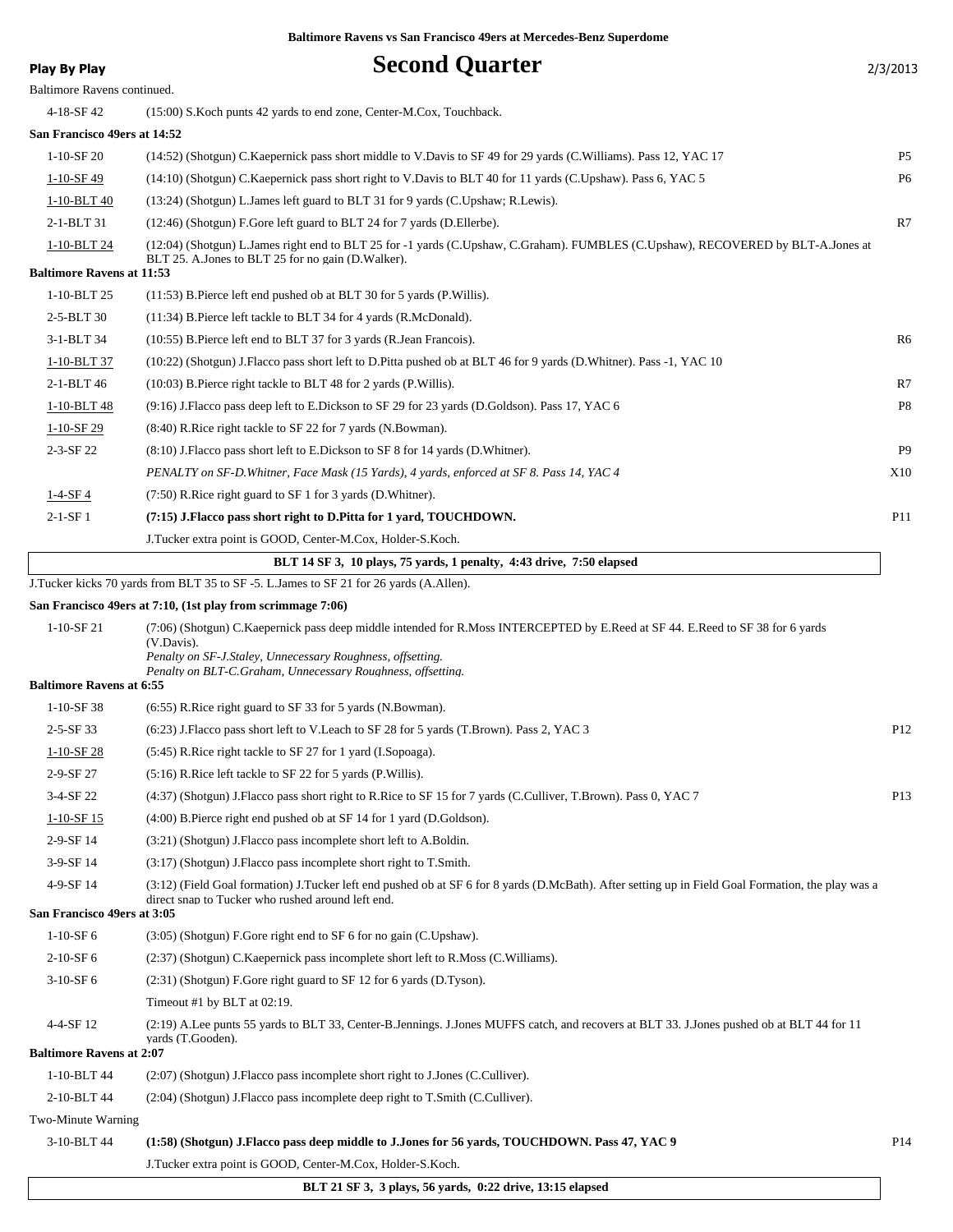J.Tucker kicks 74 yards from BLT 35 to SF -9. L.James, Touchback.

**Baltimore Ravens 21 9:03 2 6 1 9 3/4 0/1 San Francisco 49ers 6 5:57 1 4 1 6 0/2 0/0**

| San Francisco 49ers at 1:45 |                                                                                                                    |                |
|-----------------------------|--------------------------------------------------------------------------------------------------------------------|----------------|
| $1-10-SF20$                 | (1:45) (Shotgun) C. Kaepernick pass short middle to M. Crabtree to SF 26 for 6 yards (E. Reed). Pass 3, YAC 3      |                |
| $2 - 4 - SF$ 26             | (1:21) (Shotgun) C.Kaepernick pass short right to D.Walker ran ob at SF 40 for 14 yards (C.Graham) [H.Ngata].      | P <sub>8</sub> |
|                             | PENALTY on BLT-H.Ngata, Roughing the Passer, 15 yards, enforced at SF 40. Pass 13, YAC 1                           | X9             |
| 1-10-BLT 45                 | $(1:15)$ (Shotgun) C. Kaepernick pass incomplete short right to R. Moss (J. Smith).                                |                |
| 2-10-BLT 45                 | (1:12) (Shotgun) C.Kaepernick pass deep middle to D.Walker to BLT 17 for 28 yards (E.Reed). Pass 28, YAC 0         | <b>P10</b>     |
|                             | Timeout #1 by SF at $00:57$ .                                                                                      |                |
| 1-10-BLT 17                 | (:57) (Shotgun) C.Kaepernick pass short middle to V.Davis to BLT 9 for 8 yards (B.Pollard, R.Lewis). Pass 6, YAC 2 |                |
| $2-2-BLT9$                  | (:25) (Shotgun) F.Gore right guard to BLT 9 for no gain (A.Jones).                                                 |                |
|                             | Timeout #2 by SF at $00:21$ .                                                                                      |                |
| $3-2-BLT9$                  | (:21) (Shotgun) C.Kaepernick sacked at BLT 9 for 0 yards (P.Kruger).                                               |                |
|                             | Timeout #3 by SF at $00:03$ .                                                                                      |                |
| $4-2-BLT9$                  | (:03) D.Akers 27 yard field goal is GOOD, Center-B.Jennings, Holder-A.Lee.                                         |                |
|                             | BLT 21 SF 6, 8 plays, 71 yards, 1 penalty, 1:45 drive, 15:00 elapsed                                               |                |
| <b>END OF QUARTER</b>       | <b>Efficiencies</b><br><b>First Downs</b><br>Time                                                                  |                |
|                             | <b>Poss</b><br><b>Score</b><br>R<br>P<br>X<br>т<br>3 Down<br>4 Down                                                |                |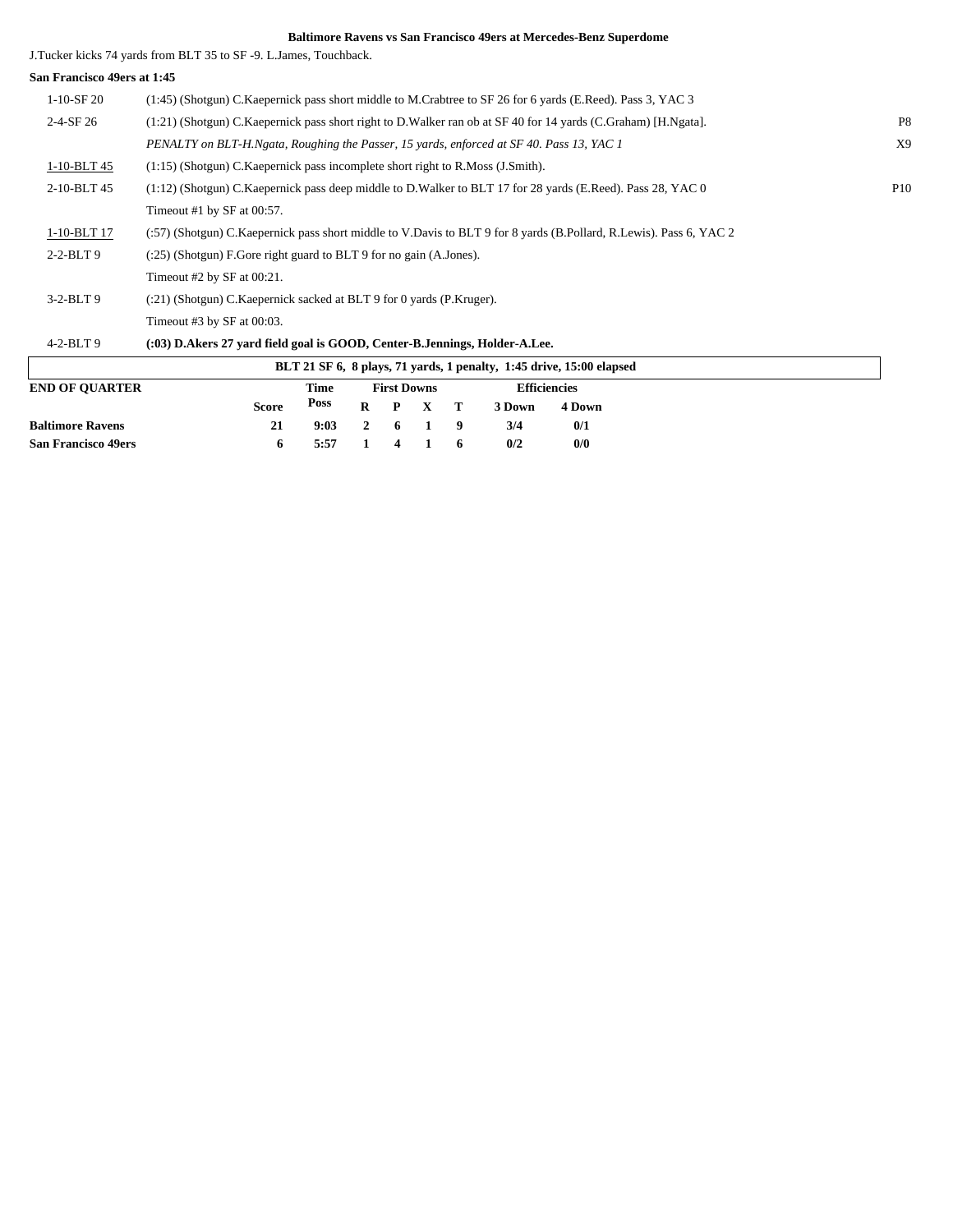BLT elects to Receive, and SF elects to defend the South goal.

### **Play By Play Play Play Play By Play Play By Play Play By Play Play By Play Play Play Play Play Play Play Play Play Play Play Play Play Play Play Play Play Play Play Play**

|                                  | D. Akers kicks 73 yards from SF 35 to BLT -8. J. Jones for 108 yards, TOUCHDOWN.                                                                                                                                                                                                                                         |                 |
|----------------------------------|--------------------------------------------------------------------------------------------------------------------------------------------------------------------------------------------------------------------------------------------------------------------------------------------------------------------------|-----------------|
| <b>Baltimore Ravens at 15:00</b> |                                                                                                                                                                                                                                                                                                                          |                 |
|                                  | J.Tucker extra point is GOOD, Center-M.Cox, Holder-S.Koch.                                                                                                                                                                                                                                                               |                 |
|                                  | BLT 28 SF 6, 0 plays, 100 yards, 0:11 drive, 0:11 elapsed                                                                                                                                                                                                                                                                |                 |
|                                  | J.Tucker kicks 72 yards from BLT 35 to SF -7. L.James to SF 14 for 21 yards (J.Ihedigbo).                                                                                                                                                                                                                                |                 |
|                                  | San Francisco 49ers at 14:49, (1st play from scrimmage 14:44)                                                                                                                                                                                                                                                            |                 |
| 1-10-SF 14                       | (14:44) (Shotgun) C.Kaepernick pass short left to M.Crabtree to SF 43 for 29 yards (C.Williams). Pass 13, YAC 16                                                                                                                                                                                                         | P <sub>11</sub> |
| $1 - 10 - SF - 43$               | (14:11) (Shotgun) F.Gore left guard to SF 46 for 3 yards (T.Suggs).                                                                                                                                                                                                                                                      |                 |
| $2 - 7 - SF$ 46<br>$3-13-SF$ 40  | (13:28) (Shotgun) C.Kaepernick sacked at SF 40 for -6 yards (A.Jones). After this play, the Superdome had a power failure that began at 7:38 p.m.<br>local time. A delay ensued until 8:08 p.m. local time.<br>(13:04) (Shotgun) C.Kaepernick pass short right to D.Walker to SF 46 for 6 yards (J.Smith). Pass 6, YAC 0 |                 |
| 4-7-SF 46                        | (12:17) A.Lee punts 54 yards to end zone, Center-B.Jennings, Touchback.                                                                                                                                                                                                                                                  |                 |
| <b>Baltimore Ravens at 12:10</b> |                                                                                                                                                                                                                                                                                                                          |                 |
| 1-10-BLT 20                      | (12:10) J.Flacco pass short right to T.Smith to BLT 35 for 15 yards (D.Whitner, P.Willis). Pass 10, YAC 5                                                                                                                                                                                                                | P <sub>15</sub> |
| 1-10-BLT 35                      | (11:40) R.Rice left guard to BLT 37 for 2 yards (P.Willis).                                                                                                                                                                                                                                                              |                 |
| 2-8-BLT 37                       | (11:11) J.Flacco pass incomplete short left to A.Boldin.                                                                                                                                                                                                                                                                 |                 |
| 3-8-BLT 37                       | (11:07) (Shotgun) J.Flacco pass short middle to R.Rice to BLT 44 for 7 yards (D.Goldson). Pass 3, YAC 4                                                                                                                                                                                                                  |                 |
| 4-1-BLT 44                       | (10:35) S. Koch punts 56 yards to end zone, Center-M. Cox, Touchback.                                                                                                                                                                                                                                                    |                 |
| San Francisco 49ers at 10:26     |                                                                                                                                                                                                                                                                                                                          |                 |
| $1-10-SF20$                      | (10:26) (Shotgun) C.Kaepernick scrambles left end ran ob at SF 25 for 5 yards (H.Ngata).                                                                                                                                                                                                                                 |                 |
| $2 - 5 - SF$ 25                  | (9:55) (Shotgun) C.Kaepernick scrambles left end ran ob at SF 40 for 15 yards (D. Ellerbe).                                                                                                                                                                                                                              | R12             |
| $1 - 10 - SF - 40$               | (9:16) (Shotgun) F.Gore left guard to SF 42 for 2 yards (M.Kemoeatu, T.Suggs).                                                                                                                                                                                                                                           |                 |
| $2 - 8 - SF 42$                  | (8:39) (Shotgun) C.Kaepernick pass incomplete deep right to M.Crabtree (C.Graham).                                                                                                                                                                                                                                       |                 |
| $3-8-SF$ 42                      | (8:32) (Shotgun) C.Kaepernick pass short left to R.Moss to BLT 49 for 9 yards (C.Williams). Pass 9, YAC 0                                                                                                                                                                                                                | P <sub>13</sub> |
|                                  | Timeout #1 by SF at $07:53$ .                                                                                                                                                                                                                                                                                            |                 |
| 1-10-BLT 49                      | (7:53) (Shotgun) C.Kaepernick pass deep right to V.Davis ran ob at BLT 31 for 18 yards. No tackle - Davis ran out of bounds on his own.                                                                                                                                                                                  | P <sub>14</sub> |
| 1-10-BLT 31                      | (7:28) C.Kaepernick pass deep left to M.Crabtree for 31 yards, TOUCHDOWN. Pass 16, YAC 15                                                                                                                                                                                                                                | P <sub>15</sub> |
|                                  | D.Akers extra point is GOOD, Center-B.Jennings, Holder-A.Lee.                                                                                                                                                                                                                                                            |                 |
|                                  | BLT 28 SF 13, 7 plays, 80 yards, 3:06 drive, 7:40 elapsed                                                                                                                                                                                                                                                                |                 |
|                                  | D. Akers kicks 70 yards from SF 35 to BLT -5. J. Jones to BLT 17 for 22 yards (A.Dixon).                                                                                                                                                                                                                                 |                 |
|                                  | Baltimore Ravens at 7:20, (1st play from scrimmage 7:15)                                                                                                                                                                                                                                                                 |                 |
| 1-10-BLT 17                      | $(7:15)$ J. Flacco pass incomplete deep left to A. Boldin.                                                                                                                                                                                                                                                               |                 |
| 2-10-BLT 17                      | (7:10) B.Pierce left end to BLT 17 for no gain (A.Brooks).                                                                                                                                                                                                                                                               |                 |
| 3-10-BLT 17                      | (6:27) (Shotgun) J.Flacco sacked at BLT 9 for -8 yards (A.Brooks).                                                                                                                                                                                                                                                       |                 |
| 4-18-BLT9                        | (6:03) S.Koch punts 43 yards to SF 48, Center-M.Cox. T.Ginn pushed ob at BLT 20 for 32 yards (S.Koch).                                                                                                                                                                                                                   |                 |
| San Francisco 49ers at 5:47      |                                                                                                                                                                                                                                                                                                                          |                 |
| 1-10-BLT 20                      | (5:47) (Shotgun) C.Kaepernick pass short left to V.Davis to BLT 6 for 14 yards (C.Upshaw). Pass 5, YAC 9                                                                                                                                                                                                                 | P <sub>16</sub> |
| 1-6-BLT 6                        | (5:05) (Shotgun) F.Gore right end for 6 yards, TOUCHDOWN. BLT-H.Ngata was injured during the play. His return is Doubtful.                                                                                                                                                                                               | R17             |
|                                  | D.Akers extra point is GOOD, Center-B.Jennings, Holder-A.Lee.                                                                                                                                                                                                                                                            |                 |
|                                  | BLT 28 SF 20, 2 plays, 20 yards, 0:48 drive, 10:01 elapsed                                                                                                                                                                                                                                                               |                 |
|                                  | D. Akers kicks 69 yards from SF 35 to BLT -4. J. Jones, Touchback.                                                                                                                                                                                                                                                       |                 |
| <b>Baltimore Ravens at 4:59</b>  |                                                                                                                                                                                                                                                                                                                          |                 |
| 1-10-BLT 20                      | (4:59) R.Rice left guard to BLT 23 for 3 yards (J.Smith).                                                                                                                                                                                                                                                                |                 |
| 2-7-BLT 23                       | (4:17) (Shotgun) J.Flacco pass short left to R.Rice to BLT 24 for 1 yard (T.Brown). FUMBLES (T.Brown), RECOVERED by SF-T.Brown at<br>BLT 24. T.Brown to BLT 24 for no gain (D.Pitta). Pass 1, YAC 0                                                                                                                      |                 |
| San Francisco 49ers at 4:10      |                                                                                                                                                                                                                                                                                                                          |                 |
| 1-10-BLT 24                      | (4:10) (Shotgun) C. Kaepernick pass incomplete deep left to V. Davis.                                                                                                                                                                                                                                                    |                 |
| 2-10-BLT 24                      | (4:05) (Shotgun) F.Gore left guard to BLT 21 for 3 yards (R.Lewis, D.Tyson).                                                                                                                                                                                                                                             |                 |
| 3-7-BLT 21                       | (3:25) (Shotgun) C.Kaepernick pass incomplete deep left to T.Ginn (C.Williams).                                                                                                                                                                                                                                          |                 |

4-7-BLT 21 (3:19) D.Akers 39 yard field goal is No Good, Wide Left, Center-B.Jennings, Holder-A.Lee.

*PENALTY on BLT-C.Brown, Running Into the Kicker, 5 yards, enforced at BLT 21 - No Play.*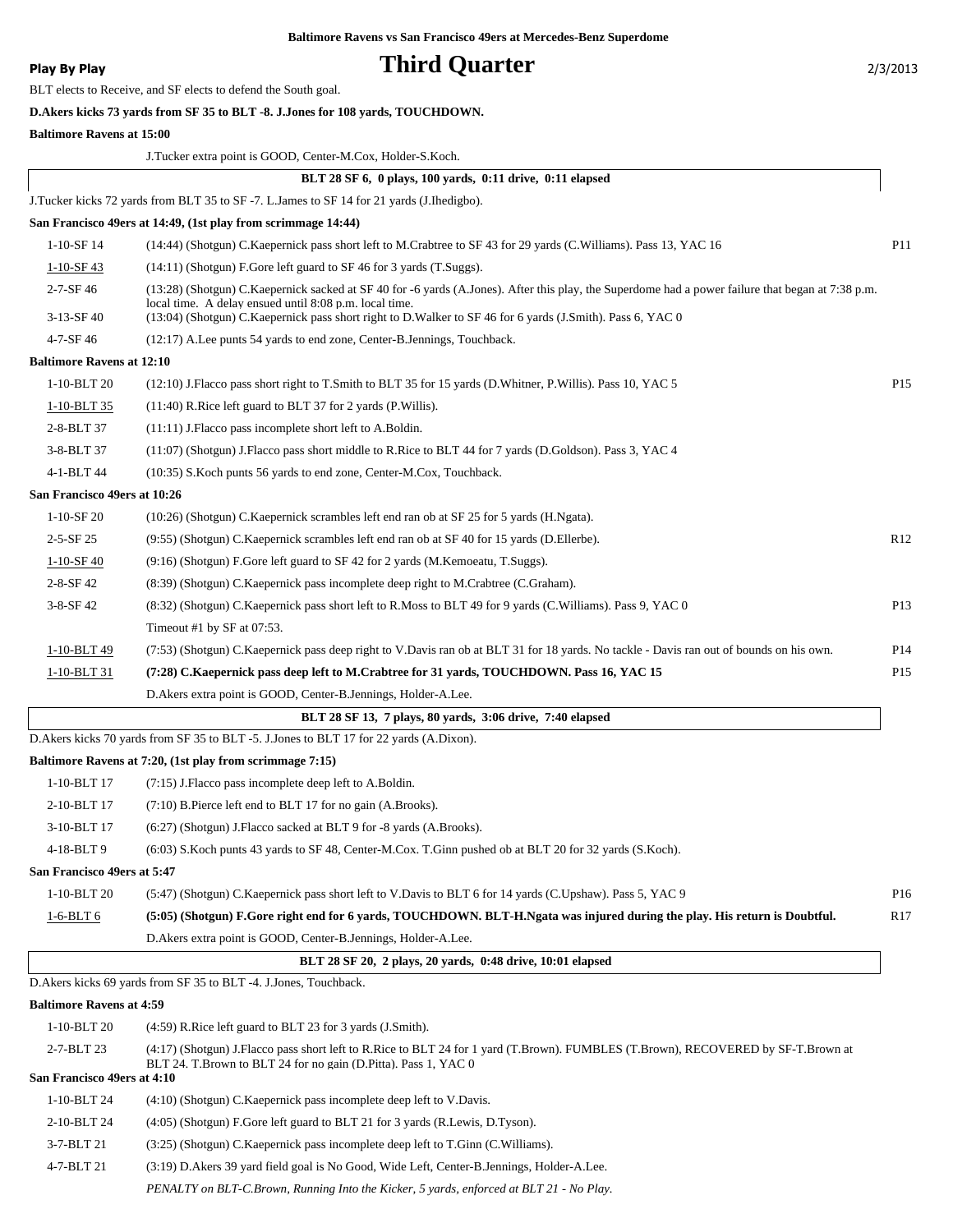#### 4-2-BLT 16 **(3:14) D.Akers 34 yard field goal is GOOD, Center-B.Jennings, Holder-A.Lee. Baltimore Ravens vs San Francisco 49ers at Mercedes-Benz Superdome**

**San Francisco 49ers 23 7:33 2 5 0 7 1/3 0/0**

|                                                                                           |                                                                                                                                        |              |      |          |              |          |   |        | BLT 28 SF 23, 4 plays, 8 yards, 1 penalty, 1:00 drive, 11:50 elapsed |  |  |                 |
|-------------------------------------------------------------------------------------------|----------------------------------------------------------------------------------------------------------------------------------------|--------------|------|----------|--------------|----------|---|--------|----------------------------------------------------------------------|--|--|-----------------|
| D. Akers kicks 62 yards from SF 35 to BLT 3. J. Jones to BLT 28 for 25 yards (D. Walker). |                                                                                                                                        |              |      |          |              |          |   |        |                                                                      |  |  |                 |
| Baltimore Ravens at 3:10, (1st play from scrimmage 3:04)                                  |                                                                                                                                        |              |      |          |              |          |   |        |                                                                      |  |  |                 |
| 1-10-BLT 28                                                                               | (3:04) B. Pierce right guard to BLT 32 for 4 yards (P. Willis).                                                                        |              |      |          |              |          |   |        |                                                                      |  |  |                 |
| 2-6-BLT 32                                                                                | (2:36) B.Pierce left end to BLT 35 for 3 yards (D.Goldson).                                                                            |              |      |          |              |          |   |        |                                                                      |  |  |                 |
| 3-3-BLT 35                                                                                | (1:59) (Shotgun) J.Flacco pass short right to A.Boldin pushed ob at SF 35 for 30 yards (C.Culliver). Pass 6, YAC 24<br>P <sub>16</sub> |              |      |          |              |          |   |        |                                                                      |  |  |                 |
| $1-10-SF35$                                                                               | (1:30) J. Flacco pass short right to D. Pitta to SF 28 for 7 yards (P. Willis). Pass 1, YAC 6                                          |              |      |          |              |          |   |        |                                                                      |  |  |                 |
| $2 - 3 - SF$ 28                                                                           | (:58) R. Rice right tackle to SF 26 for 2 yards (A. Brooks).                                                                           |              |      |          |              |          |   |        |                                                                      |  |  |                 |
| $3-1-SF26$                                                                                | (:16) B.Pierce left end pushed ob at SF 18 for 8 yards (D.Goldson). BLT-B.Pierce was injured during the play.                          |              |      |          |              |          |   |        |                                                                      |  |  | R <sub>17</sub> |
| <b>END OF OUARTER</b>                                                                     | <b>Efficiencies</b><br><b>First Downs</b><br>Time                                                                                      |              |      |          |              |          |   |        |                                                                      |  |  |                 |
|                                                                                           |                                                                                                                                        | <b>Score</b> | Poss | $\bf{R}$ | $\mathbf{P}$ | X        | т | 3 Down | 4 Down                                                               |  |  |                 |
| <b>Baltimore Ravens</b>                                                                   |                                                                                                                                        | 28           | 7:27 |          | 2            | $\bf{0}$ | 3 | 2/4    | 0/0                                                                  |  |  |                 |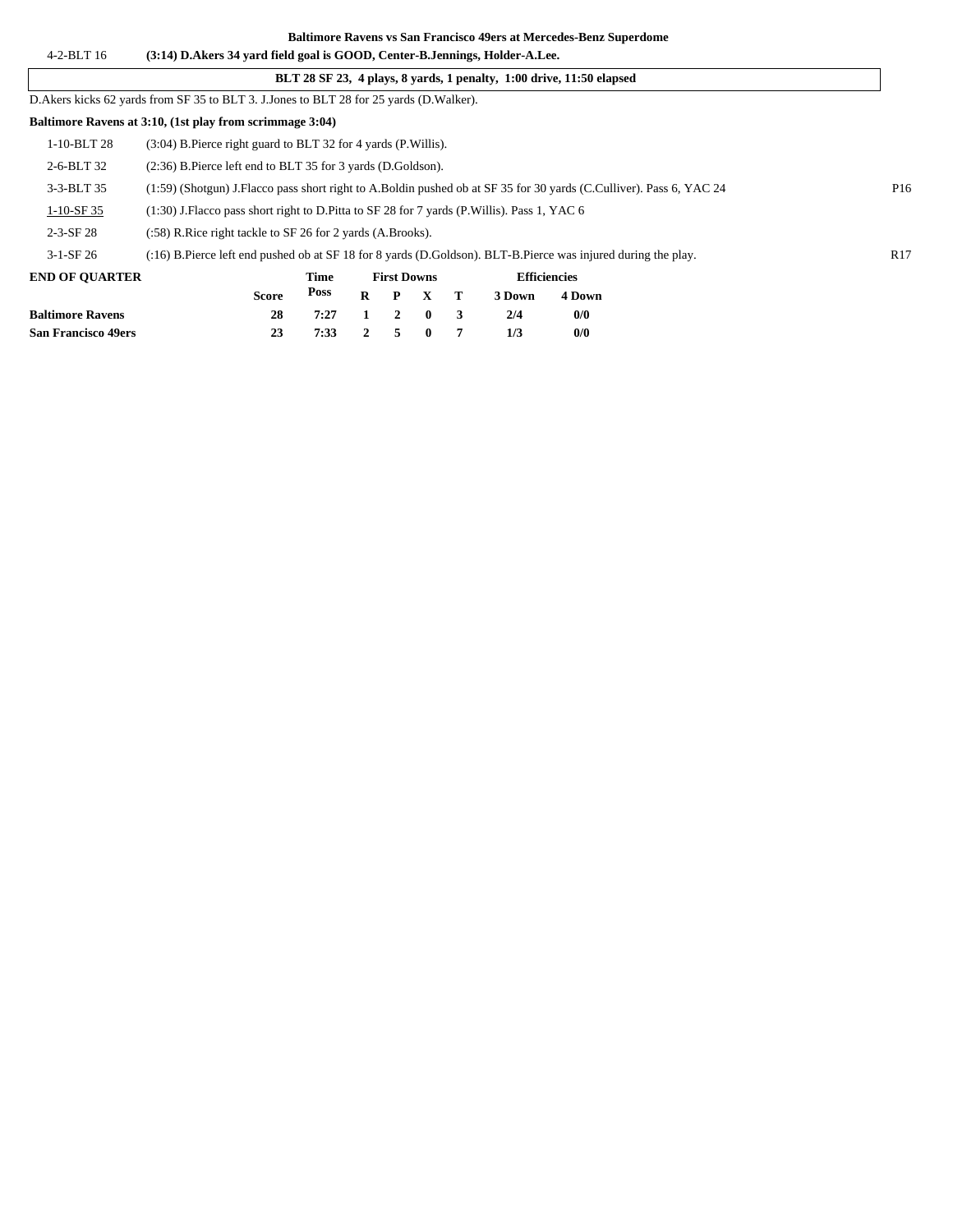| <b>Play By Play</b>         | <b>Fourth Quarter</b>                                                                                                                                                                                                                                                                                                                                                                                                                                      | 2/3/2013        |
|-----------------------------|------------------------------------------------------------------------------------------------------------------------------------------------------------------------------------------------------------------------------------------------------------------------------------------------------------------------------------------------------------------------------------------------------------------------------------------------------------|-----------------|
| Baltimore Ravens continued. |                                                                                                                                                                                                                                                                                                                                                                                                                                                            |                 |
| $1 - 10 - SF$ 18            | (15:00) R.Rice right guard to SF 14 for 4 yards (I.Sopoaga).                                                                                                                                                                                                                                                                                                                                                                                               |                 |
| $2-6-SF14$                  | (14:24) J.Flacco pass short right to A.Boldin ran ob at SF 5 for 9 yards (C.Rogers). Pass 5, YAC 4                                                                                                                                                                                                                                                                                                                                                         | P18             |
| $1 - 5 - SF 5$              | (14:02) R.Rice left guard to SF 1 for 4 yards (R.Jean Francois; D.Goldson).                                                                                                                                                                                                                                                                                                                                                                                |                 |
| $2-1-SF1$                   | (13:30) R.Rice left guard to SF 1 for no gain (J.Smith).                                                                                                                                                                                                                                                                                                                                                                                                   |                 |
| $3-1-SF1$                   | (13:05) J.Flacco pass incomplete short right [I.Sopoaga].                                                                                                                                                                                                                                                                                                                                                                                                  |                 |
| $4-1-SF1$                   | (12:57) J.Tucker 19 yard field goal is GOOD, Center-M.Cox, Holder-S.Koch.                                                                                                                                                                                                                                                                                                                                                                                  |                 |
|                             | BLT 31 SF 23, 12 plays, 71 yards, 5:16 drive, 2:06 elapsed                                                                                                                                                                                                                                                                                                                                                                                                 |                 |
|                             | J.Tucker kicks 69 yards from BLT 35 to SF -4. L.James to SF 24 for 28 yards (A.Allen).                                                                                                                                                                                                                                                                                                                                                                     |                 |
|                             | San Francisco 49ers at 12:54, (1st play from scrimmage 12:47)                                                                                                                                                                                                                                                                                                                                                                                              |                 |
| $1-10-SF24$                 | (12:47) (Shotgun) F.Gore right end to SF 29 for 5 yards (D.Tyson; D.Ellerbe).                                                                                                                                                                                                                                                                                                                                                                              |                 |
| $2 - 5 - SF$ 29             | (12:00) (Shotgun) C.Kaepernick pass deep left to R.Moss pushed ob at BLT 39 for 32 yards (E.Reed). Pass 26, YAC 6                                                                                                                                                                                                                                                                                                                                          | P <sub>18</sub> |
| 1-10-BLT 39                 | (11:34) (Shotgun) F.Gore left end to BLT 18 for 21 yards (C.Graham).                                                                                                                                                                                                                                                                                                                                                                                       | R <sub>19</sub> |
| 1-10-BLT 18                 | (10:44) (Shotgun) C.Kaepernick left guard to BLT 15 for 3 yards (R.Lewis, T.Cody).                                                                                                                                                                                                                                                                                                                                                                         |                 |
| 2-7-BLT 15                  | (10:04) (Shotgun) C.Kaepernick scrambles left end for 15 yards, TOUCHDOWN.                                                                                                                                                                                                                                                                                                                                                                                 | R20             |
|                             | (Pass formation) TWO-POINT CONVERSION ATTEMPT. C.Kaepernick pass to R.Moss is incomplete. ATTEMPT FAILS. Kaepernick, in<br>shotgun, passed left for Moss, but overthrew him.                                                                                                                                                                                                                                                                               |                 |
|                             | BLT 31 SF 29, 5 plays, 76 yards, 2:57 drive, 5:03 elapsed                                                                                                                                                                                                                                                                                                                                                                                                  |                 |
|                             | D.Akers kicks 65 yards from SF 35 to BLT 0. J.Jones to BLT 21 for 21 yards (D.Walker).                                                                                                                                                                                                                                                                                                                                                                     |                 |
|                             | Baltimore Ravens at 9:57, (1st play from scrimmage 9:51)                                                                                                                                                                                                                                                                                                                                                                                                   |                 |
| 1-10-BLT 21                 | (9:51) J.Flacco pass short middle to R.Rice to BLT 25 for 4 yards (I.Sopoaga, P.Willis) [N.Bowman]. Pass -6, YAC 10                                                                                                                                                                                                                                                                                                                                        |                 |
| 2-6-BLT 25                  | (9:18) R.Rice right end to BLT 22 for -3 yards (N.Bowman).                                                                                                                                                                                                                                                                                                                                                                                                 |                 |
| 3-9-BLT 22                  | (8:35) (Shotgun) J. Flacco pass incomplete short right to T. Smith.                                                                                                                                                                                                                                                                                                                                                                                        |                 |
|                             | PENALTY on SF-C.Culliver, Defensive Pass Interference, 14 yards, enforced at BLT 22 - No Play.                                                                                                                                                                                                                                                                                                                                                             | X19             |
| 1-10-BLT 36                 | (8:30) B.Pierce right tackle to BLT 38 for 2 yards (P.Willis).                                                                                                                                                                                                                                                                                                                                                                                             |                 |
| 2-8-BLT 38<br>3-1-BLT 45    | (7:57) (Shotgun) J.Flacco pass short right to A.Boldin to BLT 46 for 8 yards (C.Rogers). Pass 5, YAC 3 The first down was measured for.<br>San Francisco challenged the first down ruling, and the play was REVERSED.<br>(Shotgun) J.Flacco pass short right to A.Boldin to BLT 45 for 7 yards (C.Rogers). Pass 5, YAC 2 The first down was measured for.<br>(7:14) J.Flacco pass short right to A.Boldin to SF 40 for 15 yards (C.Rogers). Pass 15, YAC 0 | P <sub>20</sub> |
| $1-10-SF$ 40                | $(6:30)$ R. Rice left tackle to SF 28 for 12 yards (D. Goldson).                                                                                                                                                                                                                                                                                                                                                                                           | R <sub>21</sub> |
| $1-10-SF$ 28                | (5:51) R. Rice right tackle to SF 26 for 2 yards (N. Bowman).                                                                                                                                                                                                                                                                                                                                                                                              |                 |
| $2 - 8 - SF 26$             | (5:13) B.Pierce left tackle to SF 25 for 1 yard (N.Bowman).                                                                                                                                                                                                                                                                                                                                                                                                |                 |
| 3-7-SF 25                   | (4:32) (Shotgun) J.Flacco pass incomplete [A.Brooks].                                                                                                                                                                                                                                                                                                                                                                                                      |                 |
| $3-2-SF20$                  | Penalty on SF-A.Brooks, Defensive Offside, declined.<br>PENALTY on SF-Ald.Smith, Defensive Offside, 5 yards, enforced at SF 25 - No Play.<br>(4:28) (Shotgun) J.Flacco pass incomplete short right to D.Pitta.                                                                                                                                                                                                                                             |                 |
| $4 - 2 - SF$ 20             | (4:23) J.Tucker 38 yard field goal is GOOD, Center-M.Cox, Holder-S.Koch.                                                                                                                                                                                                                                                                                                                                                                                   |                 |
|                             | BLT 34 SF 29, 10 plays, 59 yards, 2 penalties, 5:38 drive, 10:41 elapsed                                                                                                                                                                                                                                                                                                                                                                                   |                 |
|                             | J.Tucker kicks 65 yards from BLT 35 to end zone, Touchback.                                                                                                                                                                                                                                                                                                                                                                                                |                 |
| San Francisco 49ers at 4:19 |                                                                                                                                                                                                                                                                                                                                                                                                                                                            |                 |
| 1-10-SF 20                  | $(4:19)$ (Shotgun) F.Gore right guard to SF 28 for 8 yards (D.Ellerbe; R.Lewis).                                                                                                                                                                                                                                                                                                                                                                           |                 |
| $2 - 2 - SF$ 28             | (3:40) C. Kaepernick scrambles right end ran ob at SF 36 for 8 yards (D. Ellerbe).                                                                                                                                                                                                                                                                                                                                                                         | R <sub>21</sub> |
| $1-10-SF$ 36                | (3:32) (Shotgun) C.Kaepernick pass incomplete deep right to V.Davis.                                                                                                                                                                                                                                                                                                                                                                                       |                 |
| 2-10-SF 36                  | (3:25) (Shotgun) C.Kaepernick pass deep middle to M.Crabtree to BLT 40 for 24 yards (R.Lewis, C.Graham). Pass 19, YAC 5                                                                                                                                                                                                                                                                                                                                    | P <sub>22</sub> |
| 1-10-BLT 40                 | (2:47) (Shotgun) F.Gore left end pushed ob at BLT 7 for 33 yards (E.Reed).                                                                                                                                                                                                                                                                                                                                                                                 | R <sub>23</sub> |
| 1-7-BLT 7                   | (2:39) (Shotgun) L.James right guard to BLT 5 for 2 yards (D.Ellerbe; D.Tyson).                                                                                                                                                                                                                                                                                                                                                                            |                 |
| Two-Minute Warning          |                                                                                                                                                                                                                                                                                                                                                                                                                                                            |                 |
| 2-5-BLT 5                   | (2:00) (Shotgun) C.Kaepernick pass incomplete short right to M.Crabtree (C.Graham).                                                                                                                                                                                                                                                                                                                                                                        |                 |
|                             | Timeout #2 by SF at 01:55.                                                                                                                                                                                                                                                                                                                                                                                                                                 |                 |
| $3-5-BLT5$                  | (1:55) C.Kaepernick pass incomplete short right to M.Crabtree (J.Smith).                                                                                                                                                                                                                                                                                                                                                                                   |                 |
| 4-5-BLT 5                   | (1:50) (Shotgun) C.Kaepernick pass incomplete short right to M.Crabtree.                                                                                                                                                                                                                                                                                                                                                                                   |                 |

**Baltimore Ravens at 1:46**

Timeout #1 by BLT at 01:46.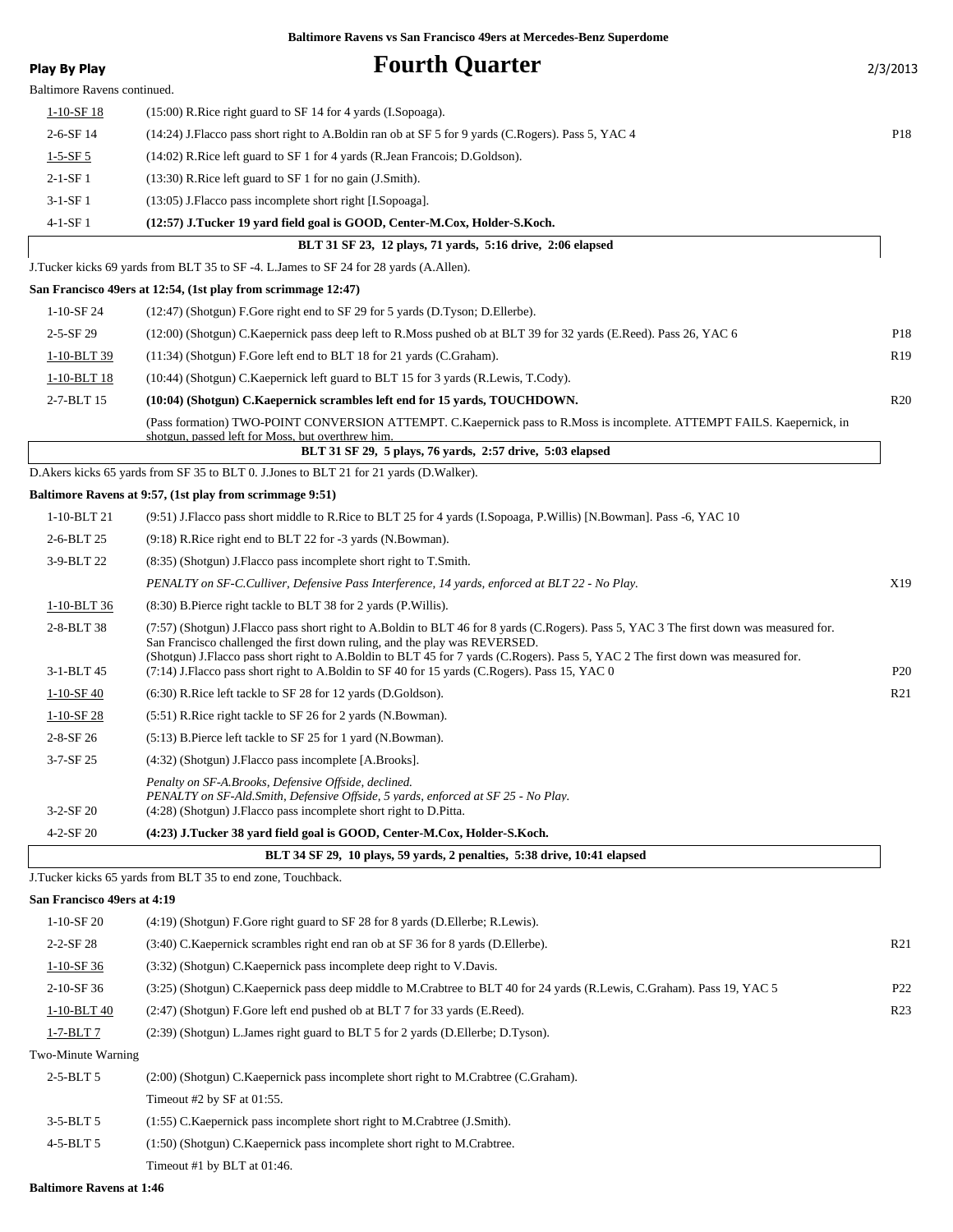|                 | <b>BLT 34 SF 31, Safety, 14:56 elapsed</b>                                                    |
|-----------------|-----------------------------------------------------------------------------------------------|
|                 | Timeout #3 by BLT at 00:04.                                                                   |
| $4-7-BLT8$      | (:12) (Punt formation) S.Koch right end ran ob in End Zone for -8 vards, SAFETY (C.Culliver). |
|                 | Timeout $#2$ by BLT at $00:12$ .                                                              |
| $3-8-BLT7$      | (:56) V. Leach right guard to BLT 8 for 1 yard (R. McDonald; N. Bowman).                      |
| $2 - 8 - BLT$ 7 | $(1:42)$ B. Pierce left end to BLT 7 for no gain $(A.Brooks)$ .                               |
|                 | Timeout #3 by SF at $01:42$ .                                                                 |
| $1-10-BLT5$     | $(1:46)$ R. Rice left guard to BLT 7 for 2 yards (N. Bowman; D. Goldson).                     |

| S. Koch kicks 61 yards from BLT 20 to SF 19. T. Ginn to 50 for 31 yards (J. Bynes). |              |                    |  |  |                 |                     |        |        |  |
|-------------------------------------------------------------------------------------|--------------|--------------------|--|--|-----------------|---------------------|--------|--------|--|
| <b>END OF OUARTER</b>                                                               | Time         | <b>First Downs</b> |  |  |                 | <b>Efficiencies</b> |        |        |  |
|                                                                                     | <b>Score</b> | Poss               |  |  | $R$ $P$ $X$ $T$ |                     | 3 Down | 4 Down |  |
| <b>Baltimore Ravens</b>                                                             | 34           | 9:26               |  |  | $1 \t2 \t1 \t4$ |                     | 1/4    | 0/1    |  |
| <b>San Francisco 49ers</b>                                                          | 31           | $5:34$ 4 2 0 6     |  |  |                 |                     | 0/1    | 0/1    |  |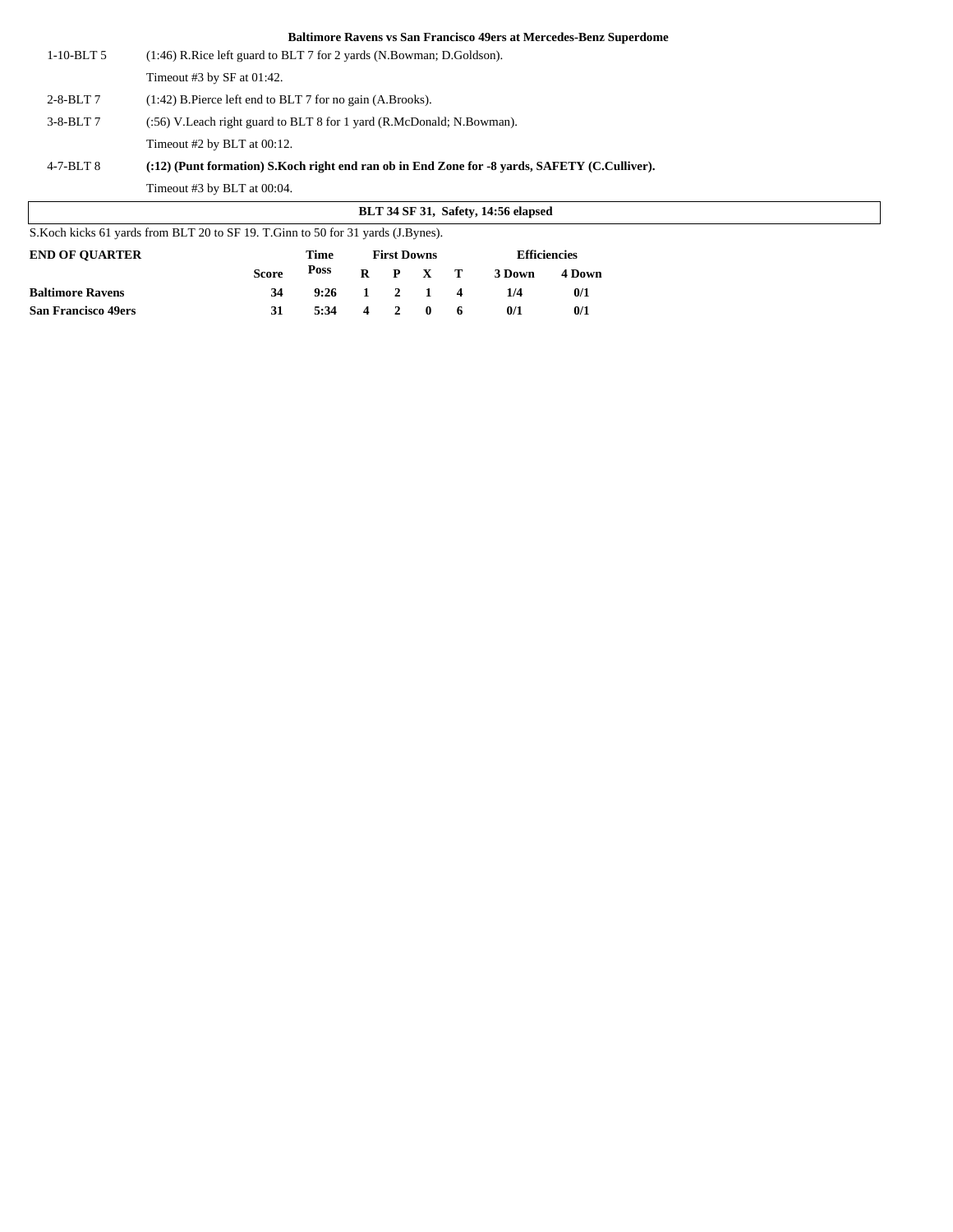### **Miscellaneous Statistics Report**

**Baltimore Ravens vs San Francisco 49ers**

**2/3/2013 at Mercedes-Benz Superdome**

### **Ten Longest Plays for Baltimore Ravens**

| Yards | 0tr | <b>Play Start</b>             | <b>Play Description</b>                                                                                                                                                        |
|-------|-----|-------------------------------|--------------------------------------------------------------------------------------------------------------------------------------------------------------------------------|
| 56    |     | 2 3-10-BLT 44                 | (1:58) (Shotgun) J.Flacco pass deep middle to J.Jones for 56 yards, TOUCHDOWN. Pass 47, YAC 9                                                                                  |
| 30    |     | 1 3-7-BLT 36                  | (1:31) (Shotgun) J.Flacco pass deep right to A.Boldin pushed ob at SF 34 for 30 yards (C.Culliver) [A.Brooks]. Pass 29, YAC 1                                                  |
| 30    |     | 3 3-3-BLT 35                  | (1:59) (Shotgun) J.Flacco pass short right to A.Boldin pushed ob at SF 35 for 30 yards (C.Culliver). Pass 6, YAC 24                                                            |
| 23    |     | 2 1-10-BLT 48                 | (9:16) J.Flacco pass deep left to E.Dickson to SF 29 for 23 yards (D.Goldson). Pass 17, YAC 6                                                                                  |
| 20    |     | 1 1-10-SF 39                  | (11:58) J. Flacco pass deep right to T. Smith to SF 19 for 20 yards (D. Whitner). Pass 21, YAC -1                                                                              |
| 18    |     | 2 2-3-SF 22                   | (8:10) J. Flacco pass short left to E. Dickson to SF 8 for 14 yards (D. Whitner).<br>PENALTY on SF-D. Whitner, Face Mask (15 Yards), 4 yards, enforced at SF 8. Pass 14, YAC 4 |
| 15    |     | 3 1-10-BLT 20                 | (12:10) J. Flacco pass short right to T. Smith to BLT 35 for 15 yards (D. Whitner, P. Willis). Pass 10, YAC 5                                                                  |
| 15    |     | 4 3-1-BLT 45                  | (7:14) J. Flacco pass short right to A. Boldin to SF 40 for 15 yards (C. Rogers). Pass 15, YAC 0                                                                               |
| 13    |     | $1 \quad 3 - 4 - SF \quad 13$ | (10:42) (Shotgun) J. Flacco pass short middle to A. Boldin for 13 yards, TOUCHDOWN.                                                                                            |
| 12    |     | 4 1-10-SF 40                  | (6:30) R. Rice left tackle to SF 28 for 12 yards (D. Goldson).                                                                                                                 |

#### **Ten Longest Plays for San Francisco 49ers**

| Yards | Otr | Play Start        | <b>Play Description</b>                                                                                                 |
|-------|-----|-------------------|-------------------------------------------------------------------------------------------------------------------------|
| 33    |     | 4 1-10-BLT 40     | (2:47) (Shotgun) F.Gore left end pushed ob at BLT 7 for 33 yards (E.Reed).                                              |
| 32    |     | 4 2-5-SF 29       | (12:00) (Shotgun) C.Kaepernick pass deep left to R.Moss pushed ob at BLT 39 for 32 yards (E.Reed). Pass 26, YAC 6       |
| 31    |     | 3 1-10-BLT 31     | (7:28) C. Kaepernick pass deep left to M. Crabtree for 31 yards, TOUCHDOWN. Pass 16, YAC 15                             |
| 29    |     | 2 1-10-SF 20      | (14:52) (Shotqun) C.Kaepernick pass short middle to V.Davis to SF 49 for 29 yards (C.Williams). Pass 12, YAC 17         |
| 29    |     | 2 $2 - 4 - SF$ 26 | (1:21) (Shotgun) C.Kaepernick pass short right to D.Walker ran ob at SF 40 for 14 yards (C.Graham) [H.Ngata].           |
| 29    |     | 3 1-10-SF 14      | (14:44) (Shotgun) C.Kaepernick pass short left to M.Crabtree to SF 43 for 29 yards (C.Williams). Pass 13, YAC 16        |
| 28    |     | 2 2-10-BLT 45     | (1:12) (Shotgun) C.Kaepernick pass deep middle to D.Walker to BLT 17 for 28 yards (E.Reed). Pass 28, YAC 0              |
| 24    |     | 1 1-10-BLT 32     | (6:01) C. Kaepernick pass deep left to V. Davis to BLT 8 for 24 yards (E. Reed). Pass 20, YAC 4                         |
| 24    |     | 4 2-10-SF 36      | (3:25) (Shotgun) C.Kaepernick pass deep middle to M.Crabtree to BLT 40 for 24 yards (R.Lewis, C.Graham). Pass 19, YAC 5 |
| 21    |     | 4 1-10-BLT 39     | (11:34) (Shotqun) F.Gore left end to BLT 18 for 21 yards (C.Graham).                                                    |

|                | <b>Touchdown Scoring Information</b> | Offense |              | <b>Defense</b> Special Teams |
|----------------|--------------------------------------|---------|--------------|------------------------------|
| <b>VISITOR</b> | Baltimore Ravens                     | -3      | $\mathbf{0}$ |                              |
| <b>HOME</b>    | San Francisco 49ers                  | -3      | - 0          |                              |
|                | <b>Plaver Scoring Information</b>    |         |              |                              |

|            | Club Player  | TD. | Rush<br>TD | <b>Rec KO TD</b><br>TD |   | <b>Punt Int TD</b><br>TD |   | Fum<br>TD | Misc<br>TD | FG | XP | 2Pt<br>Rush  | 2Pt<br>Rec | Sfty         | Points |
|------------|--------------|-----|------------|------------------------|---|--------------------------|---|-----------|------------|----|----|--------------|------------|--------------|--------|
| <b>BLT</b> | J.Jones      | 0   | 0          |                        |   | 0                        | 0 | 0         | 0          | 0  |    | 0            | 0          | 0            | 12     |
| <b>BLT</b> | J.Tucker     | 0   | 0          | $\mathbf{0}$           | 0 | 0                        | 0 | 0         | 0          |    | 4  | $\mathbf{0}$ | 0          | 0            | 10     |
| <b>BLT</b> | A.Boldin     | 0   | 0          |                        |   | 0                        | 0 | 0         | 0          | 0  | 0  | 0            | 0          | 0            | 6      |
| <b>BLT</b> | D.Pitta      | 0   | 0          |                        |   | 0                        | 0 | 0         | 0          | 0  | 0  | 0            | 0          | 0            | 6      |
| SF         | D.Akers      | 0   | 0          | 0                      |   | 0                        | 0 | 0         | 0          | 3  |    | 0            | 0          | 0            | 11     |
| SF         | F.Gore       | 0   |            | 0                      |   | 0                        | 0 | 0         | 0          | 0  |    | 0            | 0          | $\mathbf{0}$ | 6      |
| <b>SF</b>  | C.Kaepernick | 0   |            | 0                      | 0 | 0                        | 0 | 0         | 0          | 0  | 0  | 0            | 0          | 0            | 6      |
| <b>SF</b>  | M.Crabtree   | 0   | 0          |                        |   | 0                        | 0 | 0         | 0          | 0  | 0  | 0            | 0          | $\mathbf{0}$ | 6      |
| <b>SF</b>  | C.Culliver   | 0   | 0          | 0                      | 0 | 0                        | 0 | 0         | 0          | 0  | 0  | 0            | 0          |              |        |

| <b>Possession Detail</b>    | <b>First Half</b> |       | <b>Second Half</b> |       | Game           |       |  |
|-----------------------------|-------------------|-------|--------------------|-------|----------------|-------|--|
|                             | <b>Visitor</b>    | Home  | <b>Visitor</b>     | Home  | <b>Visitor</b> | Home  |  |
| Largest Lead                | 18                | 0     | 22                 | 0     | 22             | 0     |  |
| Drives Leading              | 4                 | 0     |                    | 0     | 11             | 0     |  |
| Time of Possession Leading  | 13:01             | 0:00  | 16:53              | 0:00  | 29:54          | 0:00  |  |
| Largest Deficit             | 0                 | $-18$ | 0                  | $-22$ | 0              | $-22$ |  |
| Drives Trailing             | 0                 | 5     | 0                  |       | $\mathbf{0}$   | 12    |  |
| Time of Possession Trailing | 0:00              | 12:35 | 0:00               | 13:07 | 0:00           | 25:42 |  |
| Times Score Tied Up         |                   | 0     |                    | 0     |                | 0     |  |
| Lead Changes                |                   |       |                    | 0     |                |       |  |